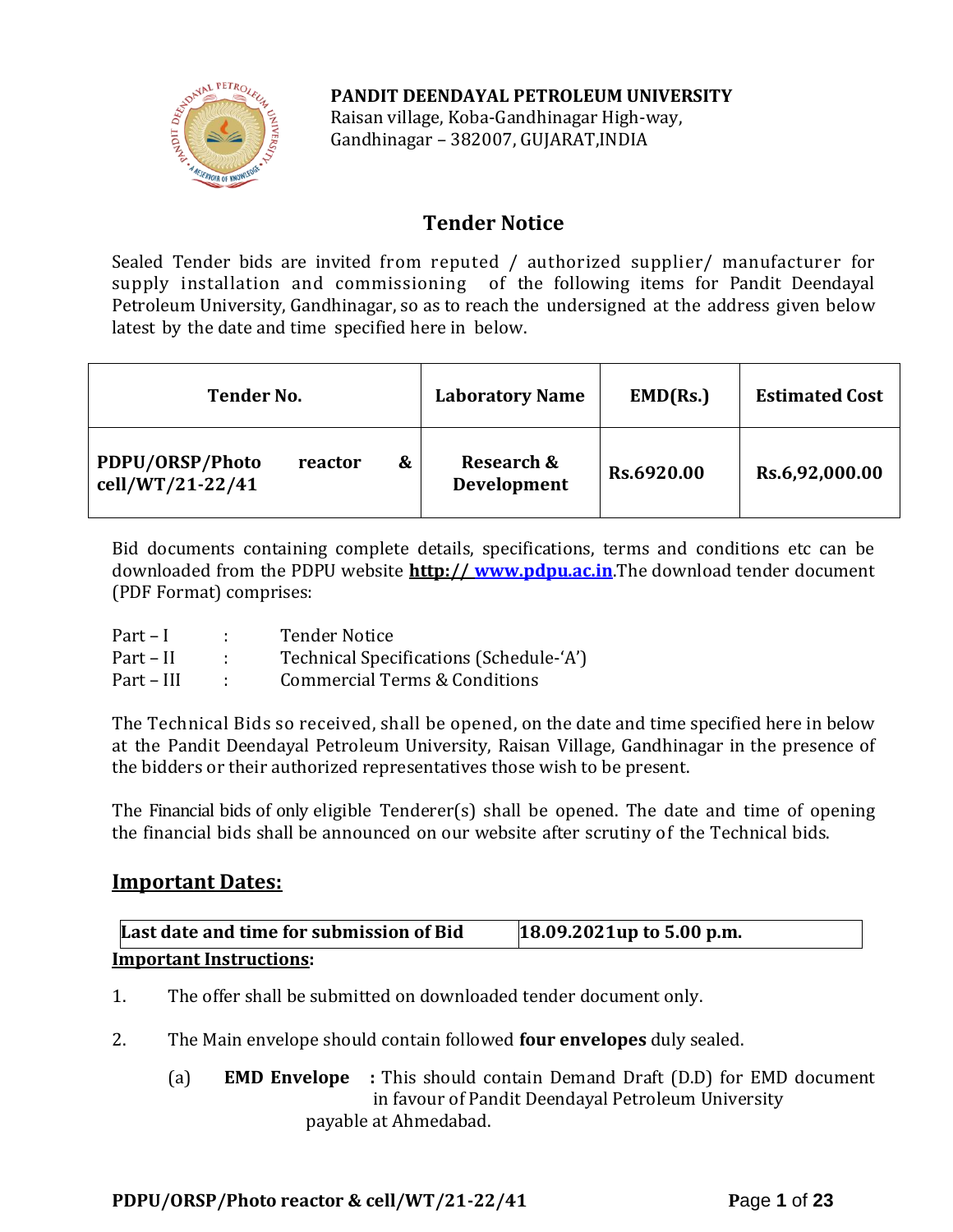- (b) **Technical Bid :** Schedule- 'A'
- (c) **General Commercial Terms & Conditions**
- (d) **Price Bid :** (Schedule 'B') should contain only Price Bid.

All the four envelopes should be super scribed with tender No., date of opening and Name of the bidder.

- 3. Offer without EMD is liable to be rejected forthwith.
- 4. The Tender, duly completed, should be sent by RPAD or Speed Post or Courier Service (Hand Delivery is not acceptable) so as to reach latest by the date and time specified here in above. Tender received after the due date and time shall be rejected irrespective of delay due to postal service or any other reasons.
- 5. Any technical query, information clarification pertaining to this tender may be referred to Dr. Abhijit Ray (Email: Abhijit.ray@spt.pdpu.ac.in) OR **[purchase@pdpu.ac.in](mailto:purchase@pdpu.ac.in)**

# **PDPU reserves right to reject any OR all tenders without assigning any reason.**

**Sd/-**

**Registrar Pandit Deendayal Petroleum University** Raisan village, Koba-Gandhinagar High-way, Gandhinagar – 382007, GUJARAT,INDIA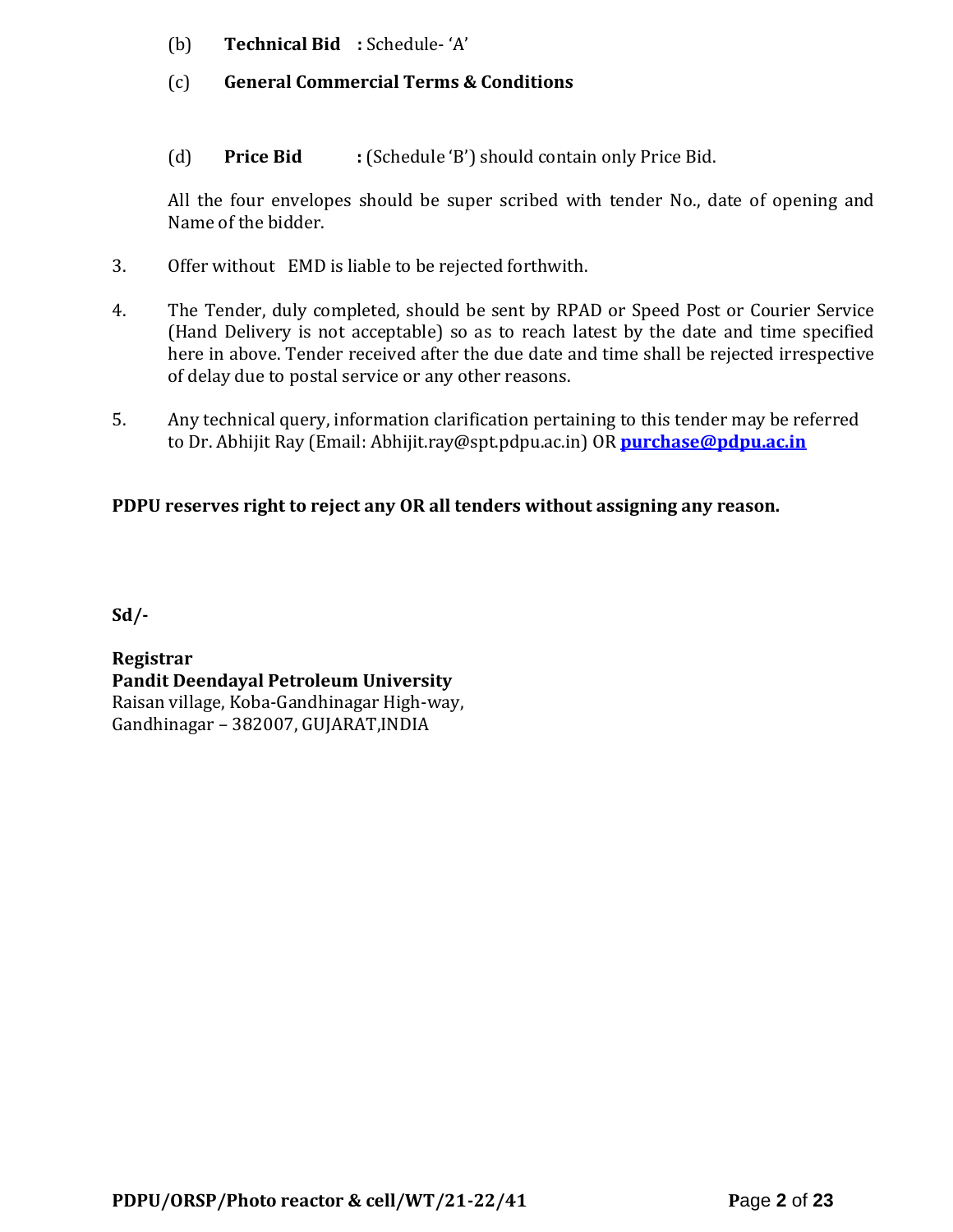# PART-II

## SCHEDULE-'A'

# DETAILS TECHNICAL SPECIFICATION FOR LIGHT SOURCE & PEC CELL

| Sr.<br>No. | Name of the Equipment                             | Specification                                                                                                                                                                                                                                                | Qty |
|------------|---------------------------------------------------|--------------------------------------------------------------------------------------------------------------------------------------------------------------------------------------------------------------------------------------------------------------|-----|
|            | light source<br>(for 'Photocatalytic reactor')    | 1. Quartz Tungsten Halogen (QTH) light source<br>with power supply<br>2. Lamp power 250-300 W<br>3. Lens: Fused silica<br>4. Beam output: Collimated horizontal beam                                                                                         |     |
| 2          | <b>PEC Cell</b><br>(for 'Photocatalytic reactor') | 1. Teflon based photoelectrochemical cell<br>2. Optically flat front quartz window<br>3. Window diameter 20-30 mm<br>4. Top lid with manifolds of working, reference<br>and counter electrodes<br>5. Whole cell to be gas proof with gas inlet and<br>outlet |     |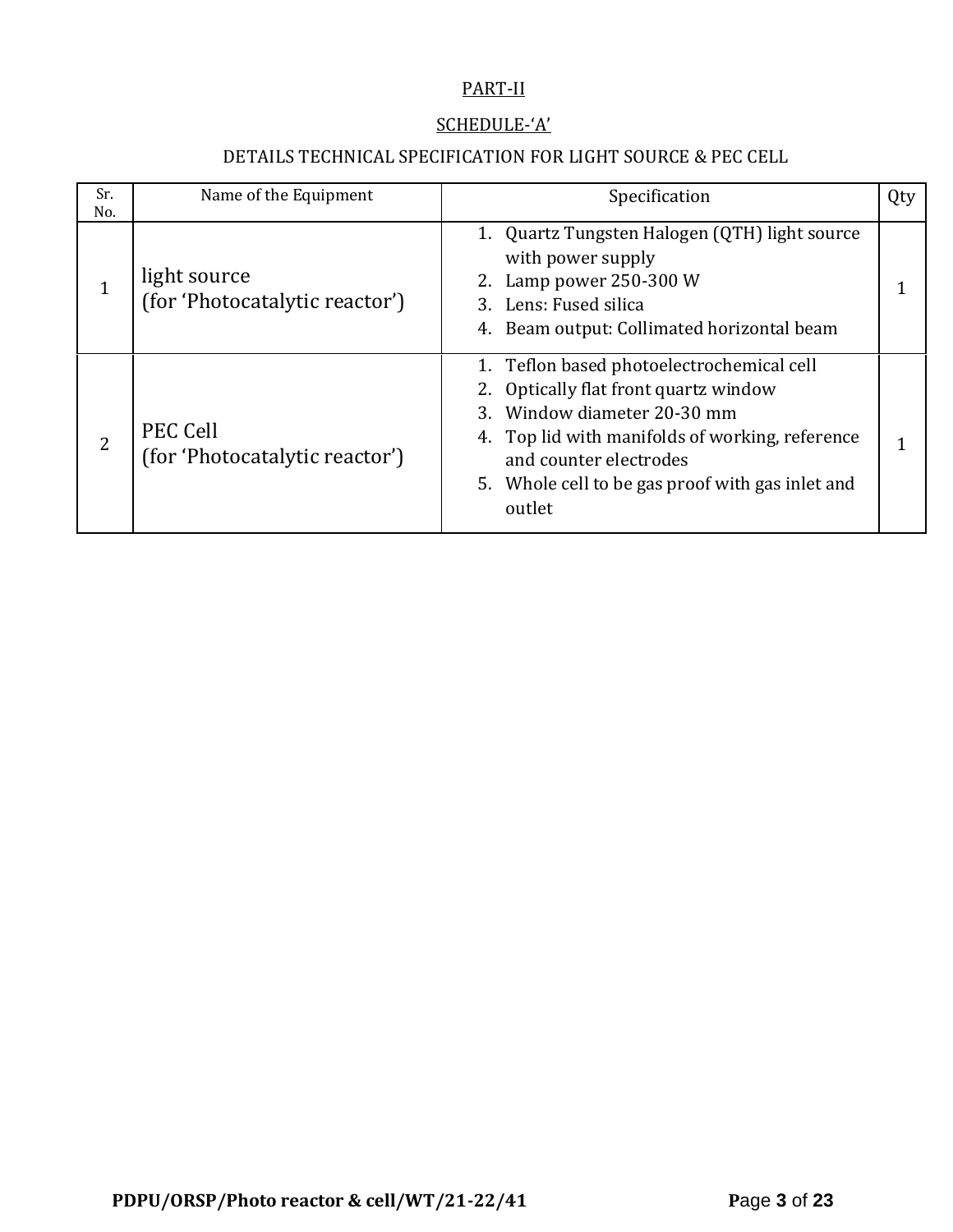## **PART-III**

#### **GENERAL COMMERCIAL TERMS AND CONDITIONS**

#### **DEFINATIONS:**

- Tenderer/Supplier/Bidder: These terms are synonym and mean the firm who intends or who has submitted offer in response to this tender.
- Tender / Bid Document: means this tender document.
- PDPU: Pandit Deendayal Petroleum University having it office at Raisan Village, Gandhinagar-382007 and includes it's successors and assignee.
- **1**1. The tenderer should thoroughly read all the clauses of the tender document before submitting the duly filled in Tender.

Tenderer shall place the following **ANNEXURES as FIRST EIGHT pages** of their Technical Bid in the following sequence.

| <b>FIRST PAGE</b>   | <b>ANNEXURE-1</b>   |
|---------------------|---------------------|
| <b>SECOND PAGE</b>  | <b>ANNEXURE - 2</b> |
| THIRD PAGE          | <b>ANNEXURE - 3</b> |
| <b>FOURTH PAGE</b>  | <b>ANNEXURE - 4</b> |
| <b>FIFTH PAGE</b>   | <b>ANNEXURE - 5</b> |
| <b>SIXTH PAGE</b>   | <b>ANNEXURE - 6</b> |
| <b>SEVENTH PAGE</b> | <b>ANNEXURE - 7</b> |
| EIGHTH PAGE         | <b>ANNEXURE - 8</b> |

# **2 SUBMISSION OF BID DOCUMENT:**

PDPU follows two bid systems. Tenderer shall submit two separate bids viz.

- a) Techno Commercial Bid (Technical Bid) **and**
- b) Price Bid as under.
	- **(a) Technical Bid: This shall be in sealed envelope. It shall be super scribed**

**Technical Bid: Tender No. Name of Bidder:**

#### **It shall contain the following**

(i) Eight pages as mentioned in condition 1 above and

#### **TENDERERS SHOULD FURNISH THE FOLLOWING DETAILS:**

[1] Technical Specifications(Part-II) and General Term & Conditions(Part –III) of Tender Document Duly Sign on each page by Authorized Signatory as token of his acceptance.

[2] Audited Accounts of last three years of the firm.

[3] Performance reports if any.

- [4] Consent letter from their principals to manufacture such items.
- [5] All the testing equipment MUST have been calibrated up to date.

[6] List of customers

**PDPU/ORSP/Photo reactor & cell/WT/21-22/41 P**age **4** of **23** (ii) All the information and supporting documents for (i) above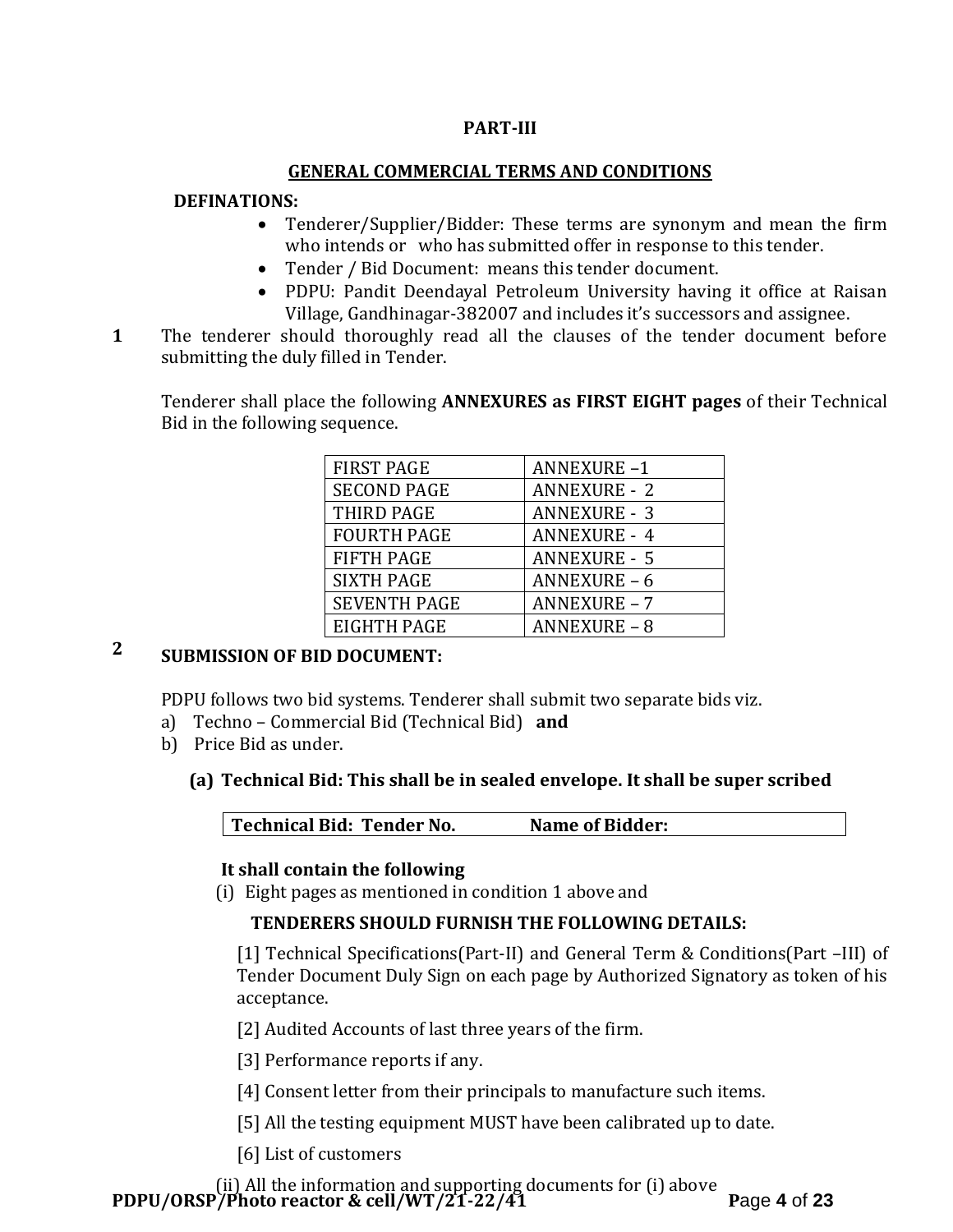(iii) Details, Documents, Literature, certificates etc. for the equipment / Material offered.

#### **(b)Price Bid: This shall be in sealed envelope.**

It shall contain offer price in the form specified in the tender document as Schedule- 'B'. The Printed Price list or price in different format will render the offer liable for rejection. **It shall be super –scribed as:**

| Price Bid: | Tender No.: | Name of Bidder: |
|------------|-------------|-----------------|
|            |             |                 |

**c) EMD Envelope**: This envelop shall contain the following:

Demand draft or Bank Guarantee, as the case may be, for EMD supporting document, as mentioned hereof, if bidder seeks exemption in EMD

#### **It shall be super – scribed as :**

| EMD Envelop: | Tender No.: | Name of Bidder: |  |
|--------------|-------------|-----------------|--|
|              |             |                 |  |

#### **d) Main Envelope: This envelope shall contain envelop of Technical bid, envelop of EMD and Price Bid. It shall be super – scribed as :**

| Main Envelop:<br>Tender No.: | Name of Bidder: |  |
|------------------------------|-----------------|--|
|------------------------------|-----------------|--|

The entire bid document (Main envelope mentioned above) should be submitted so as to reach this office not later than 02.00 P.M. on due Date as specified in the tender notice through RPAD / Speed post or Courier only

Incomplete bids and amendments and additions to bids after opening of the bids will be ignored out rightly.

The technical scrutiny committee of PDPU shall evaluate the techno-commercial view of the tender. PDPU reserves the right to open or not to open the price bid of the bidders on the basis of their past performance of their supplied materials.

**The price bid of those who are techno-commercially qualified shall only be opened.** 

#### **3 PRICE EVALUATION:**

No price preference shall be given on any account. All tenders will be evaluated on firm price end-cost basis; The parties however shall give the detailed break-up of the end cost. If PDPU feels that there is lack of serious competition or for any other reasons, PDPU may negotiate with the L-1 party. PDPU's decision to accept any or all tenders shall be final and binding on all the parties. However, the DG of PDPU or the Authorized committee at its sole discretion reserves the right to negotiate with other tenderer in case the technical specification of some or all products are found to be superior.

#### **4 EARNEST MONEY DEPOSIT: (E.M.D.)**

E.M.D. is payable @1% of the value of the items offered. The EMD is payable by Demand Draft, of any Nationalized Banks, drawn in favor of the PANDIT DEENDAYAL PETROLEUM UNIVERSITY, payable at Ahmedabad. If the amount of EMD is more than Rs. 25000/- the same can be paid by an irrecoverable Bank Guarantee from any nationalized Bank in a standard format prescribed by PDPU (Format given in this tender document).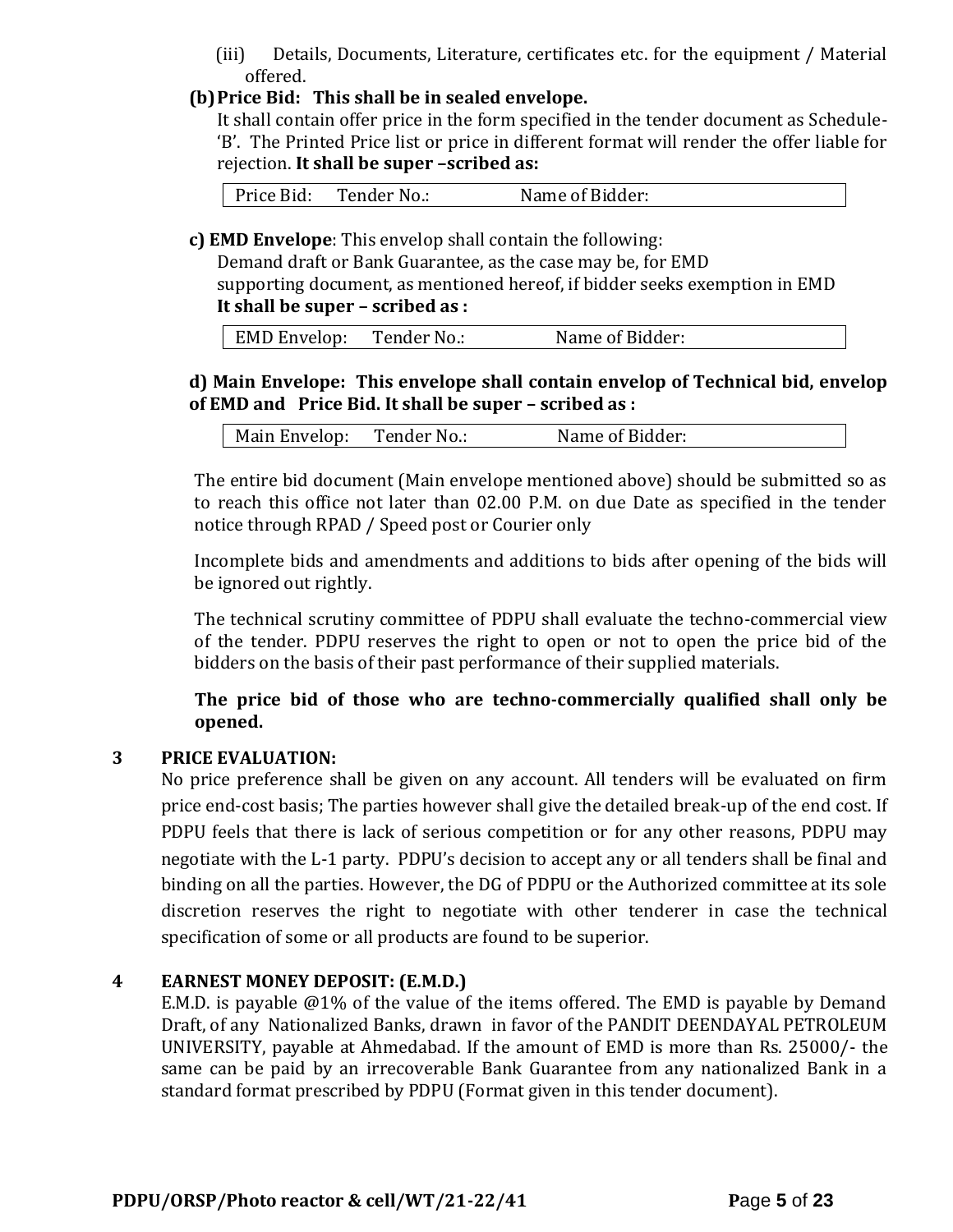#### **5 DELAYED AND LATE TENDERS:**

**No Tender shall be accepted / opened in any case which are received after due date and time of the receipt of tender irrespective of delay due to postal services or any other reasons and PDPU shall not assume any responsibility for late receipt of tender. Any correspondence in this matter will not be entertained.**

## **6 PRICES:**

The details of the price shall be given in Price Bid (Schedule-B) only and nowhere else. Prices quoted shall be FIRM and on F.O.R. Destination basis (i.e. PDPU,Gandhinagar). However, the Tenderer should indicate in the Price Bid, the break-up of Unit F.O.R. Destination Prices with break-up of Unit Ex-works price ,Excise duty, GST, Custom Duty, average freight, packing charges, and Insurance Charges. Tenderer should quote the Freight as well as Insurance Charges both separately as shown in price bid. Please note that payment of excise duty will be made only on Ex-Work prices. Also, please mention rate of Excise duty. If this is not specifically mentioned then PDPU will have the option to take the prices as exclusive of taxes and duties (at maximum slab rates) for the evaluation of the tenders.

The Tenderer should invariably indicate the total unit end cost price considering all their costs / calculations in the Price bid itself for each item and all sub-items if any. This is mandatory. Cost components hidden / furnished elsewhere will not be considered and will be ignored out-rightly.

## **Only for Traders - Tender:**

[i] In case of a trader-**tender**, if the quotation is furnished for all inclusive rates and the rates of taxes and duties are indicated without indicating the amount, in such cases, the **price** is eligible for statutory variation.

[ii] Where the trader-**tender** quotes all inclusive rates without indicating the rate of Taxes and Duties included in the quoted price, the price is not eligible for any statutory variation.

## **7 REFUND / FORFIETURE OF E.M.D**

EMD will be forfeited if (i) the tender, it covers, is withdrawn during the validity of the offer or (ii) the Tenderer fails to furnish / deposit the Performance Guarantee towards Execution Period (security deposit).

EMD of the unsuccessful tenderer's will be returned without intimation within 60 days of placing of the order to the successful Tenderer subject to the unsuccessful bidder returning the original receipt of the EMD together with the advance stamped receipt, to the Accounts Officer of PDPU.

EMD will be returned to the successful bidders, only on their submission of performance guarantee towards execution period against order released to them.

## **8 PERFORMANCE GUARANTEE (PG) TOWARDS EXECUTION PERIOD: (i.e. SECURITY DEPOSIT):**

Successful tenderers will be required to pay an amount equivalent to 10% (Ten) of the value of the purchase order as Performance Guarantee (Security Deposit) within 10 days from the date of the purchase order failing which the purchase order is liable to be cancelled at the cost and the risk of the successful Tenderer (at the discretion of PDPU).

It can be paid by Demand Draft drawn in favour of PANDIT DEENDAYAL PETROLEUM UNIVERSITY payable at Ahmedabad or in the form of Bank Guarantee from Nationalized Bank if the amount is more than Rs.35,000/-.

#### **PDPU/ORSP/Photo reactor & cell/WT/21-22/41 P**age **6** of **23**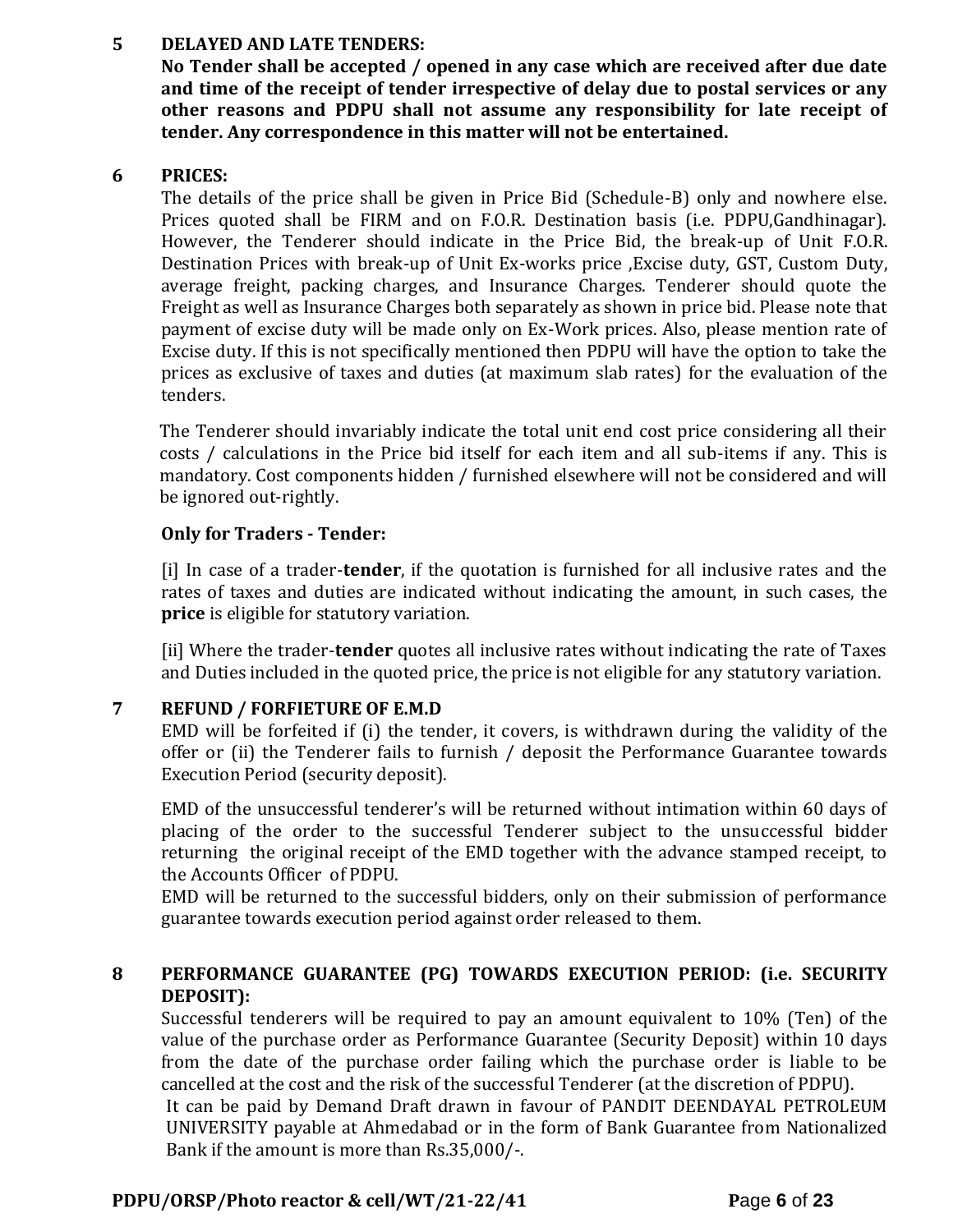The Bank Guarantee will be executed on the standard form prescribed by PDPU as APENDIX - I.

The Bank Guarantee so furnished should have clear one time validity till the completion of the order in all respects. Bank Guarantee for Interim period will not be acceptable. If by any reasons the supply period is extended then the supplier shall undertake to renew the Bank Guarantee at least one month before the expiry of the validity failing which PDPU will be free to encash the same.

The successful bidder/s shall have also to furnish PG (as specified here of) for the contract value towards warranty / guarantee period separately as applicable as per tender conditions.

Performance Guarantee towards Execution Period (Security Deposit) will be returned on successful completion of the Order and only after the Performance Guarantee towards warrantee/guarantee, as mentioned above, is submitted.

## **9 VALIDITY OF THE OFFERS:**

The offers shall to be kept valid for a period of 120 days from the date of opening of technical bids. In case the finalization of the tender is likely to be delayed, the tenderers will be asked to extend the same without change in the prices or any terms and conditions of the offer. If any change is made, original or during the extended validity period, the offers will be liable for outright rejection without entering into further correspondence in this regard and no reference will also be made.

## **10 TRUCK RECEIPT (T.R) / AIRWAY BILL (A.B)**

All the Goods should be dispatched freight paid and the A.B / T.R should be forwarded directly to PDPU Office at Raisan Village, Gandhinagar. The demurrage charges, if any, paid by the PDPU due to delay in informing PDPU or any other reason attributable to supplier, will be deducted from his bill. It is essential that packing notes and invoices are furnished in respect of every consignment.

The supplier will be responsible for any damages / shortage claim rejected by the respective Authorities for want of a clear A.B / T.R.

Materials may be dispatched by any convenient mode of transport and up to PDPU i.e. F.O.R Destination.

#### **11 PACKING AND FORWARDING CHARGES:**

The prices shall be inclusive of packing & forwarding charges. The Materials should be strongly and adequately packed to ensure safe arrival at destination. The materials dispatched from overseas by Air / Shipping should be packed such that it can withstand rough handling and possible corrosion due to exposure to salt laden atmosphere, salt spray or open storage. All packing must be clearly marked with order Number and consignee's name and address.

#### **12 TRANSIT INSURANCE:**

All the materials will be required to be supplied up to Destination against all transit risks, such as damage, loss, theft, fire, etc. The insurance period shall cover 15 days after the date of receipt of materials at site to enable PDPU to check up stores fully. The suppliers will be responsible for free replacement of such stores which have been received short, damaged or broken within 15 days.

The cost of damaged, defective stores materials will however be deducted from the bills of the suppliers and will be refunded only after replacement thereof. It will be the responsibility of the supplier to lodge claim against the insurance on receiving necessary advice from PDPU.

#### **PDPU/ORSP/Photo reactor & cell/WT/21-22/41 P**age **7** of **23**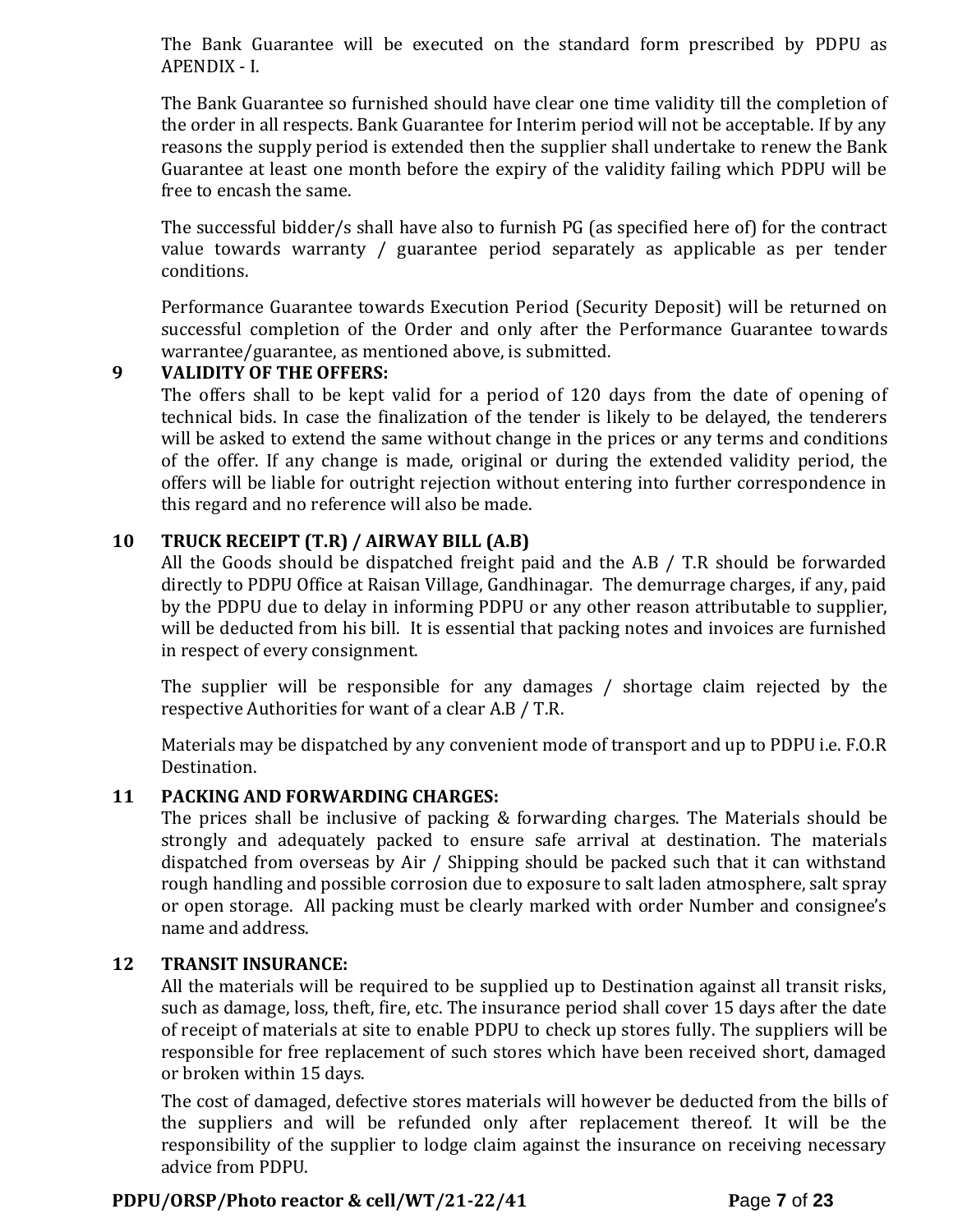### **13 ACCEPTANCE OF STORES:**

The equipments/ materials to be supplied against this tender are subject to their acceptance by PDPU or any other Officer deputed for this purpose.

## **14 UNLOADING:**

Unless specified otherwise in the purchase order, Unloading of the materials shall be arranged by PDPU.

## **15 STATUTORY VARIATION:**

Any statutory increase or decrease in the taxes and duties subsequent to the offer under this tender if it takes place within the original contractual delivery date will be to PDPU account subject to the claim being supported by documentary evidence. No increase due to such variation shall be allowed for the portion of the delivery after the original contractual delivery date. However, if any decrease takes place after the contractual delivery date, the advantage will have to be passed on to PDPU.

## **16 PAYMENT TERMS :**

## **A. In case of Domestic(i.e. Indian) Supplier the payment Terms as Under :-**

- 70% of Payment only after proper verification of the delivered equipments by the vender.
- Remaining 30% Payment of invoice value within one month on successful installation, Commissioning and training.
- **B. In case of Foreign Supplier the Payment Terms is as Under :-**
	- 90 % payment through Irrevocable Letter of Credit.
	- 10 % payment through Wire Transfer within 5 (five) Working Days after the date of Successful Commissioning and Installation of the System. **OR**
	- 90% payment will be released through wire Transfer within 5 (five) Working Days after receipt of the material.
	- 10% payment will be released through Wire Transfer within 5 (five) Working Days after the date of Successful Commissioning and Installation of the System. **OR**
	- 100 % through Wire Transfer within 5 (five) Working Days after the date of Successful Commissioning and Installation of the System.
	- **Installation:** All arrangement for installation must be made by concern Vender.

#### **17 REPEAT/ADDITIONAL ORDERS:**

PDPU reserves the right to place repeat order / additional order on the successful tenderers up to 25% of the original quantity of the P O at the same prices, terms and conditions stipulated in the original contract during three months from the date of Purchase Order.

#### **18 DELIVERY PERIOD:**

The Tenderers will have to quote a firm delivery period subject to the force Majeure conditions as accepted by PDPU. Tenderer should mention their delivery period. Time being the essence of this tender, delivery period shall be strictly adhered to. Delay in execution of order on account of any reasons will be subject to levy of penalty.

#### **19 PENALTY FOR LATE DELIVERY:**

**In case, the materials are not delivered within the period stipulated in the order,** 

**PDPU/ORSP/Photo reactor & cell/WT/21-22/41 P**age **8** of **23**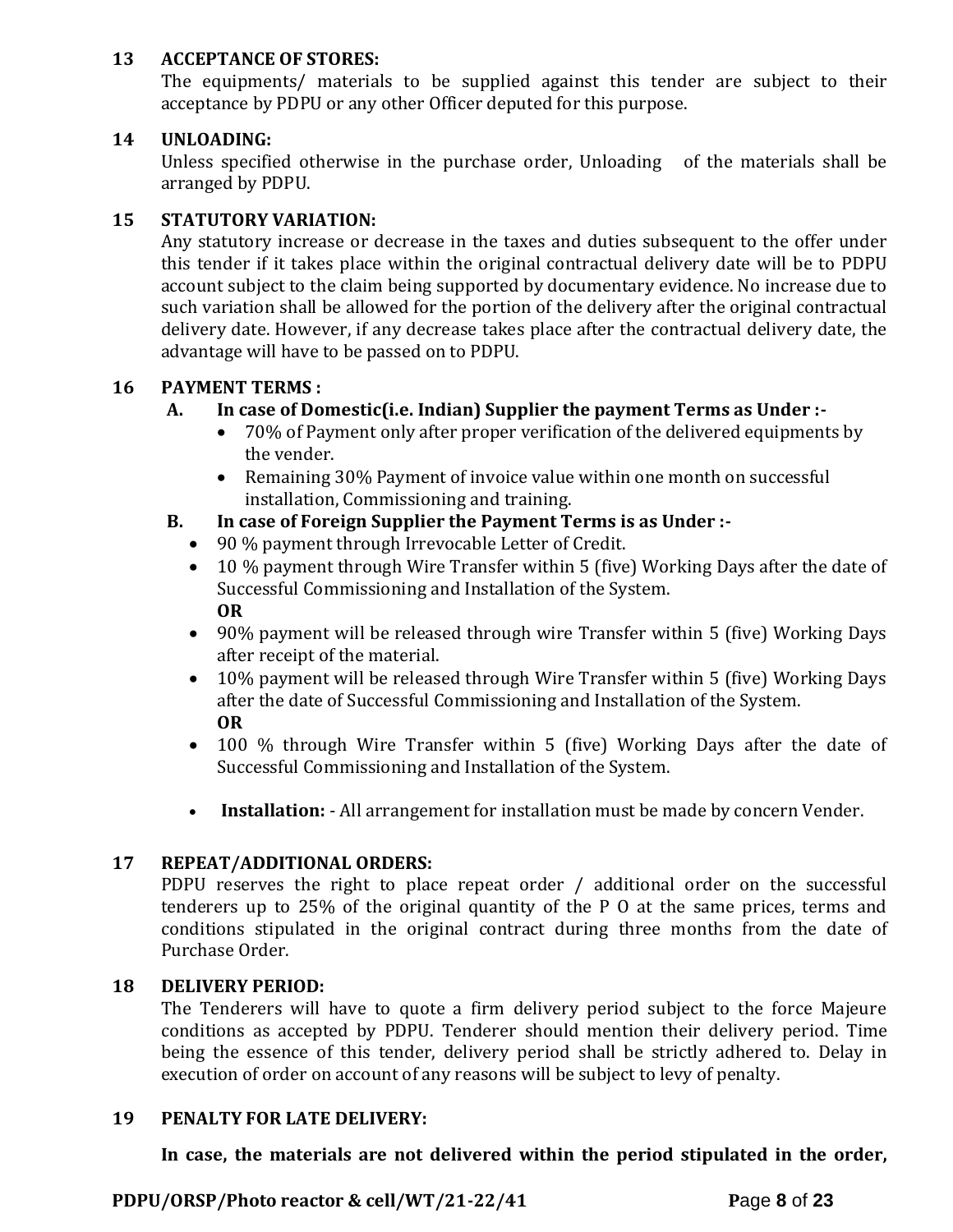#### **penalty shall be levied at ½% per week on the prices (End cost excluding taxes) subject to maximum 10% reckoned on the value of late delivered supplies.**

Due consideration will be given to waive levy of penalty for the reasons absolutely beyond suppliers control for which documentary evidence will have to be provided. The request for extension in delivery giving reasons and supporting documents shall have to be made available within one month on completion of the supply, and no request to waive levy of penalty will be entertained / reviewed during the execution of order.

### **20 EXTENSION IN CONTRACTUAL DELIVERY DATE:**

It will be supplier's responsibility to ensure that goods are delivered within the stipulated delivery period. However, if PDPU may consider extension of delivery period with or without statutory variations, for the reasons beyond the control of the tenderer and subject to the Penalty as mention hereof.

Such extension will be subject to the following conditions.

[a] No increase in price on account of any statutory increase in or fresh imposition of customs duty, excise duty, GST or on account of any other tax or duty shall be admissible on the material delivered after the original contractual delivery date.

[b] Notwithstanding any stipulation in the contract for increase in price on any other ground, no such increase which has become effective on or after the contractual delivery date shall be admissible on material delivered after the original contractual delivery date.

[c] Nevertheless, PDPU shall be entitled to the benefit of any decrease in price on account of reduction in or remission of customs duty, excise duty, GST or on account of any other tax or duty or on any other ground as stipulated in the P.O., which takes place on or after the contractual delivery date of the said P.O. for the material delivered after the original contractual delivery date.

#### **21 REPLACEMENTS OF GOODS BROKEN, DAMAGED OR SHORT:**

In the event of any material or part thereof found broken or damaged or received short during transit or during installation or Commissioning or testing at site, before commissioning in service the suppliers shall replace the same free of cost. However, PDPU will recover amount equivalent to the cost of such damaged / broken / short supplied materials and will repay when actual replacement is given.

#### **22 POST TENDER CORRESPONDENCE / ENQUIRIES:**

The Tenderer will be refrain from pursuing / canvassing the matter, directly or indirectly with any Office of PDPU as otherwise the same would amount to disqualification of the tender.

- **23** PDPU shall have the right to make any changes, additions / deletions or modifications in any terms / conditions or quantity of the tender and / or specifications as may be deemed necessary by PDPU at its sole discretion at any time before the due date of opening of the tender.
- **24** PDPU does not accept the printed conditions of any Tenderer. It will be ignored without any reference; hence tenderers should withdraw such printed conditions if they have any. PDPU shall accept only unconditional tender.
- **25** If technical deviations furnished by the Tenderer are not agreeable to PDPU, the offers may be ignored. However it will be solely at discretion of PDPU to consider the technical deviations OR not for considering the Tenderer. No correspondences of the Tenderer will

#### **PDPU/ORSP/Photo reactor & cell/WT/21-22/41 P**age **9** of **23**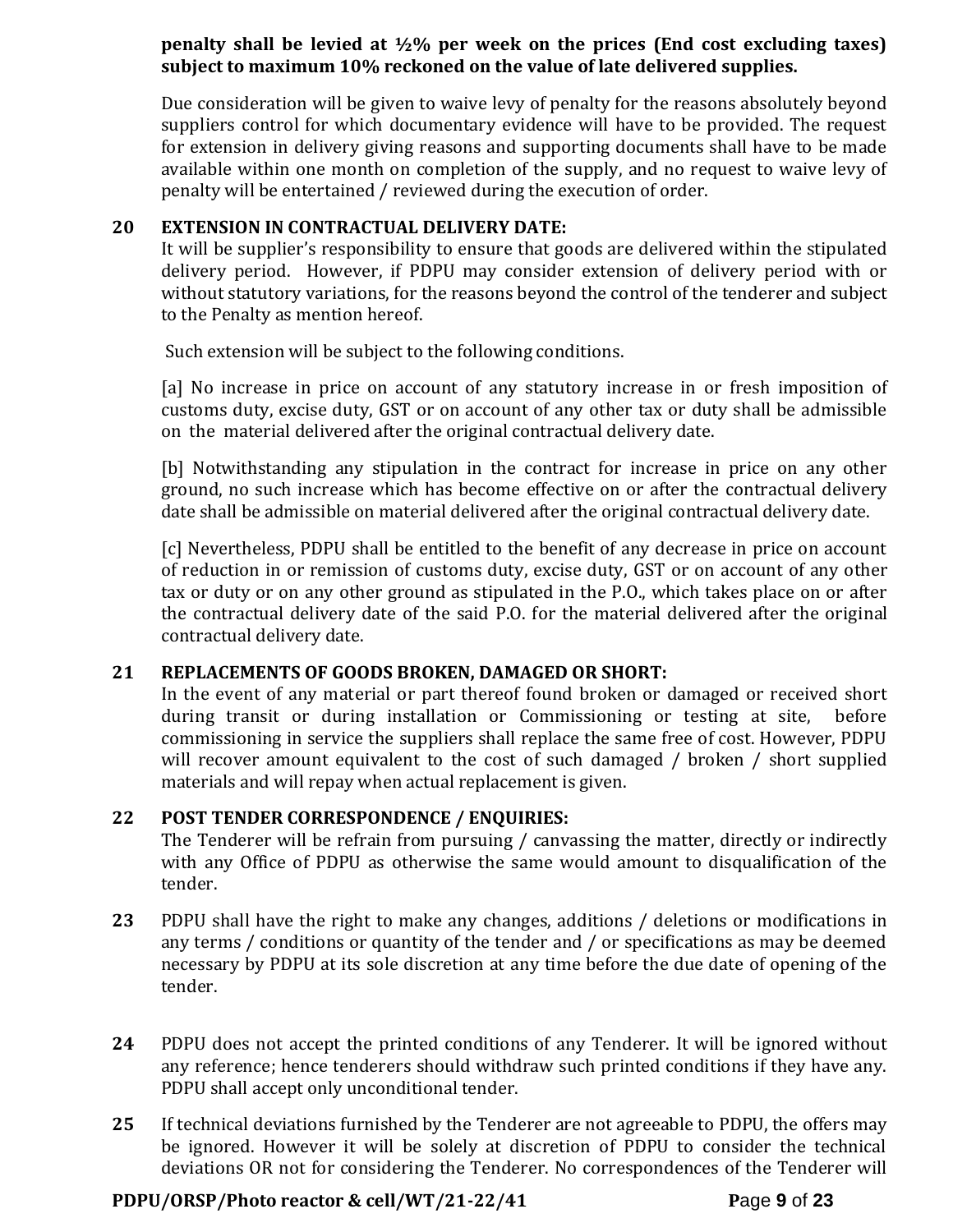be entertained in this matter.

- **26** Please indicate whether the goods offered are first sale or second sale so as to determine the payment of GST.
- **27** Revision of prices or any commercial terms affecting the price after opening of technical bids shall not be considered and will be ignored.
- **28** Tenderers shall indicate the name of their partners of their manufacturing firm.
- **29** Tenderer should specifically mention in the offers the name of the Partners / Proprietor / Directors who is / are the signing authority.

## **30 GUARANTEE:**

If the goods, stores and equipments found defective due to bad design or workmanship the same should be repaired or replaced by the tenderer free of charge if reported within 18 months of their receipt at site or 24 months from the date of commissioning of equipments whichever is earlier. Tenderer will be responsible for the proper performance of the equipments / materials for the respective guarantee period.

## **31 APPROVAL:**

The goods shall be subject to the approval of PDPU after receipt of the Material at site.

**32** PDPU would prefer the offers from manufacturers directly. All the manufacturers should quote for those items, which are actually manufactured at / rolled by their plants. This should be strictly adhered.

PDPU reserves the right to inspect, suppliers factory at any time during the currency of the contract in case order is placed on supplier and also to inspect manufactured material before testing / packing / dispatch.

**33** If in any company, the interest of any employee of the PDPU. or his relative as defined in Section VI of the Company's Act. 1956, is 10% or more, PDPU will not deal with such company at all. Tenderer therefore, must specifically disclose this fact in his technical Bid. Non-disclosure of such facts would disqualify the Tenderer for further dealing with PDPU.

## **34 TERMINATION OF CONTRACT:**

In case, the supplier fails to deliver the stores / materials / equipments or any consignment thereof within contractual period of delivery or in case the stores are found not in accordance with prescribed specification and/or the approved sample, PDPU shall exercise its discretionary power as under:

[a] To recover, from the supplier as agreed, by way of penalty clause above,

or

[b] To purchase from elsewhere, after giving notice of 15 days to the supplier, on his account and his risk

or

[c] To cancel the contract.

or

[d] PDPU at any time terminate the contract by giving written notice to the qualified Bidders/Tenderer without compensation to the qualified tenderer, if he become bankrupt or otherwise, insolvent or in case of dissolution of firm or winding up of company provided that such termination will not prejudice or effect any right of action or remedy which has thereafter to the University.

In the event of the risk purchase of stores of similar description, the opinion of PDPU shall be final. In the event of action taken under clause (a) or (b) above, the supplier shall be

# **PDPU/ORSP/Photo reactor & cell/WT/21-22/41 P**age **10** of **23**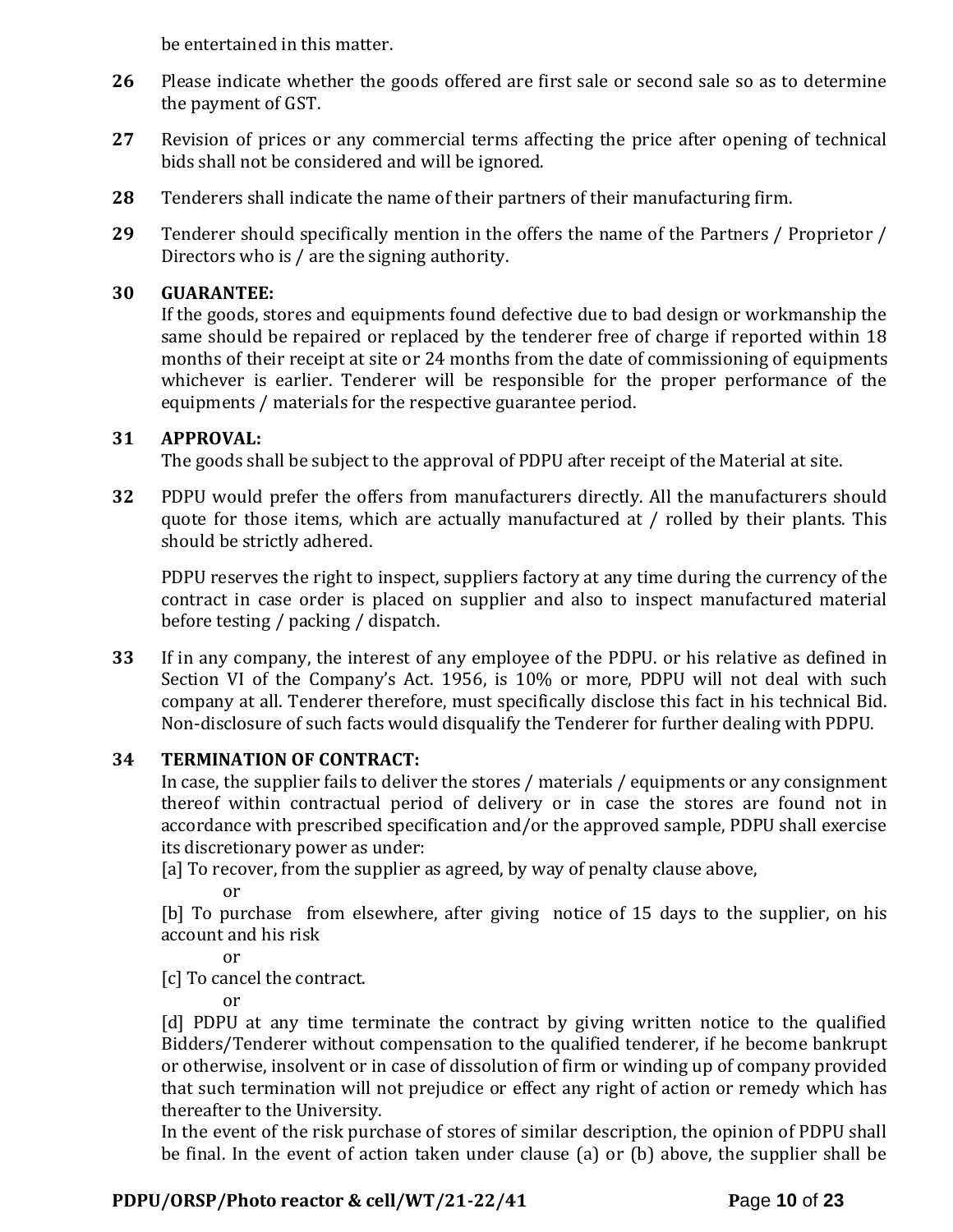liable to pay for any loss which PDPU may sustain on this account

Further, "PDPU" reserves the right to terminate the Contract (i.e. Purchase order) at any time, without assigning any reasons, whatsoever, by giving a notice or not less than period of ONE month. Suppliers will not be entitled for any compensations / damages / losses, refund by PG whatsoever, on account of such termination of the Contract."

### **35 ARBITRATION:**

All questions, disputes or differences whatsoever which may at any time arise between the parties to this agreement touching the agreement or subject matter thereof, arising out of or in relation to there and whether as to construction or otherwise shall be referred to the decision of the Sole Arbitrator, appointed by the PDPU, for that purpose, who shall be a retired High Court Judge or retired District and Sessions Judge, and the decision of the said Arbitrator shall be final and binding upon the parties. Reference to the arbitration shall be governed by the provisions of Indian Arbitration & Conciliation Act. 1996 as amended from time to time and the rules made there under.

## **36 JURISDICTION:**

All questions, disputes or differences arising under, out of or in connection with the Tender / Contract shall be subject to the exclusive jurisdiction of Ahmedabad court.

- **37** If the tenderer is an Agent, he will have to give information and declare the name of the principal from which he will source the materials along with company's written confirmation about quality and backup performance guarantee. Only on getting complete information from Agent, such offer, if found suitable, shall be considered.
- **38** PDPU reserves the right to cancel any or all the offers / bids or to accept any offer without assigning any reasons.

In case PDPU finds that there is an attempt of cartel in the prices, PDPU reserves the right to consider or reject any or all the parties offers without assigning any reasons thereof.

- **39** PDPU reserves the right to increase or decrease the quantity against each item/s while placing the order.
- **40** The names of the Partners / Directors / Sole Proprietors and responsible person and his updated Address / Telephone, Fax Numbers etc. should be invariably mentioned in the Annexure provided for this purpose in this document.
- **41** The Tenderer must give in his offer, the full name and address with phone, Fax & mobile numbers of the Authorized Representative to do liaison work with PDPU on their behalf.
- **42** The tenderers should invariably write the name and address of the Company, both on sealed covers of EMD, Technical & Price Bids. The tender covers without the name and address will not be opened.
- **43** The tenderers are required to furnish the technical information and the Guaranteed technical particulars (GTP) along with company seal and signature of the Tenderer on each and every page / papers of the tender documents.
- **44** Tenderer should invariably fill up all the details of all the Annexure/s including the prices in the Price Bid Annexure of this tender document and should be duly signed by authorized signatories with their rubber stamp and along with Company's seal / stamp affixed on each paper.
- **45** If the Tenderer fails to pay the Security Deposit or defaults in execution of the orders placed or if PDPU suffers any financial loss due to this, then PDPU will be at liberty to

#### **PDPU/ORSP/Photo reactor & cell/WT/21-22/41 P**age **11** of **23**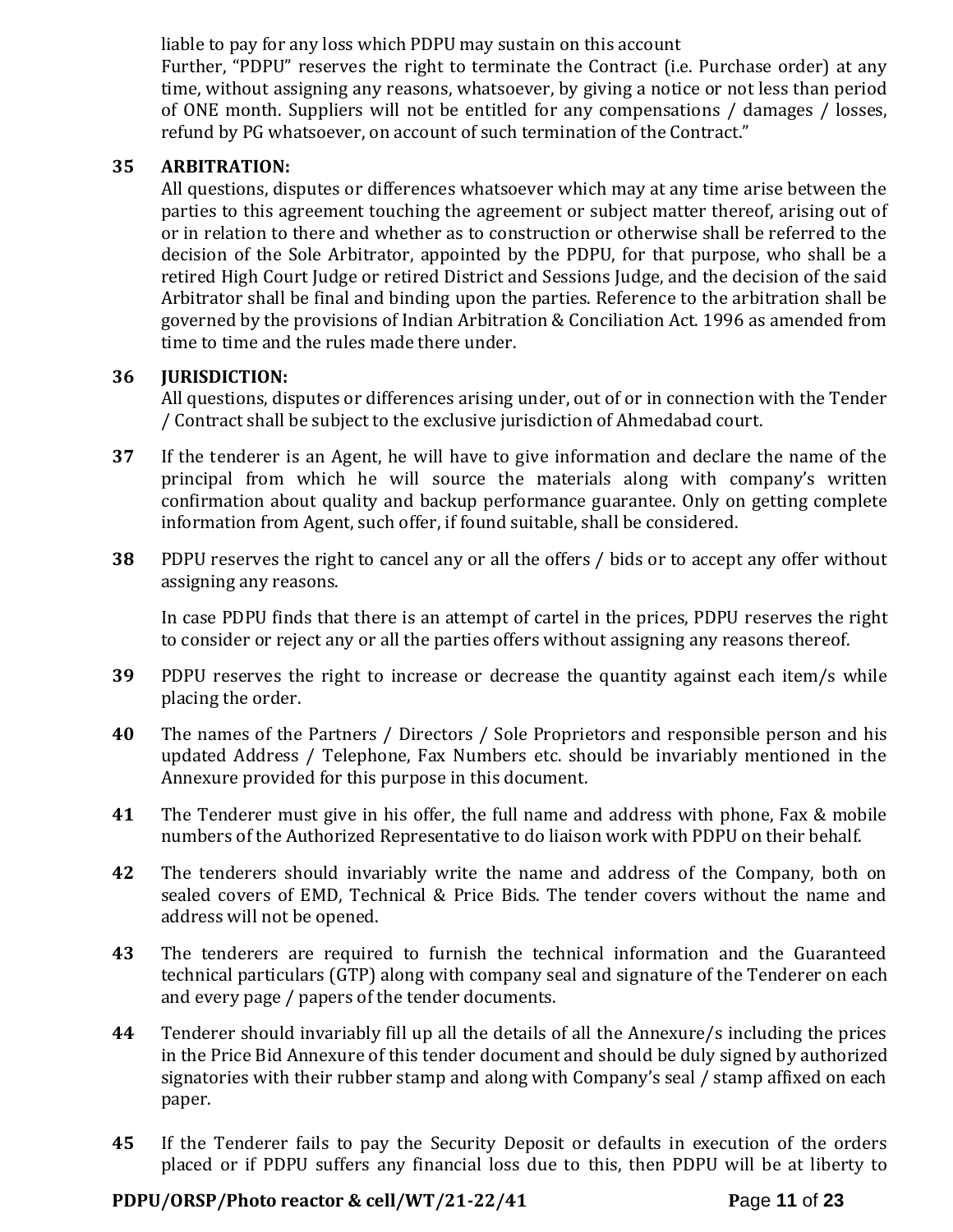adjust the amount from other orders of the same firm or by encashing the Bank Guarantee.

- **46** All the tenderers must ensure that all the relevant documents / papers submitted with the tender should be serially numbered, properly bounded / tied together and properly documented.
- **47** All the above points should be complied by the Tenderers. If not, tenders are likely to be ignored without making any further reference. **--------------------×--------------------------×-------------------------×------------------------×-------------**

# **E. M. D. BANK GUARANTEE FORMAT**

**FOR TENDER NO. PDPU / \_\_\_\_\_\_\_\_\_\_\_\_\_\_\_\_\_\_\_\_\_\_\_\_\_\_\_\_\_\_\_\_ \_**

#### **APPENDIX – I**

#### **(BANK GUARANTEE ON NON-JUDICIAL STAMP PAPER OF Rs.100/-)**

Messer's WHEREAS \_\_\_\_\_\_\_\_\_\_\_\_\_\_\_\_\_\_\_\_\_\_\_\_\_\_\_\_\_\_\_\_\_\_\_\_\_\_\_\_\_\_(Name & Address of the Firm) having their registered office at \_\_\_\_\_\_\_\_\_\_\_\_\_\_\_\_\_\_\_\_\_\_\_\_\_\_\_\_\_\_\_\_\_\_\_\_\_ (Address of the firms Registered office) (Hereinafter called the 'Tenderer') wish to participate in the tender No.  $\qquad \qquad$  for \_\_\_\_\_\_\_\_\_\_\_\_\_\_\_\_\_\_\_\_\_\_\_\_\_\_\_\_\_ of (Supply/Erection/Supply & Erection Work) (Name of the material/equipment/Work) for\_\_\_\_\_\_\_\_\_\_\_\_\_\_\_\_\_\_\_\_\_\_\_\_\_\_\_ PANDIT DEENDAYAL PETROLEUM UNIVERSITY and WHEREAS a Bank Guarantee for (Hereinafter called the "Beneficiary") Rs.\_\_\_\_\_\_\_\_\_\_\_\_\_(Amount of EMD) valid till \_\_\_\_\_\_\_\_\_(Mention here date of validity of this guarantee which will be **4 (FOUR)** months beyond initial validity of Tender's offer) is required to **be submitted by the tenderer along with the tender.**

We, \_\_\_\_\_\_\_\_\_\_\_\_\_\_\_\_\_\_\_\_\_\_\_\_\_\_\_\_\_\_\_\_\_\_\_\_\_\_\_\_\_\_\_\_\_\_\_\_\_\_\_\_\_\_\_\_\_\_\_\_\_\_\_\_\_\_\_\_

(Name of the Bank and address of the Branch giving the Bank Guarantee)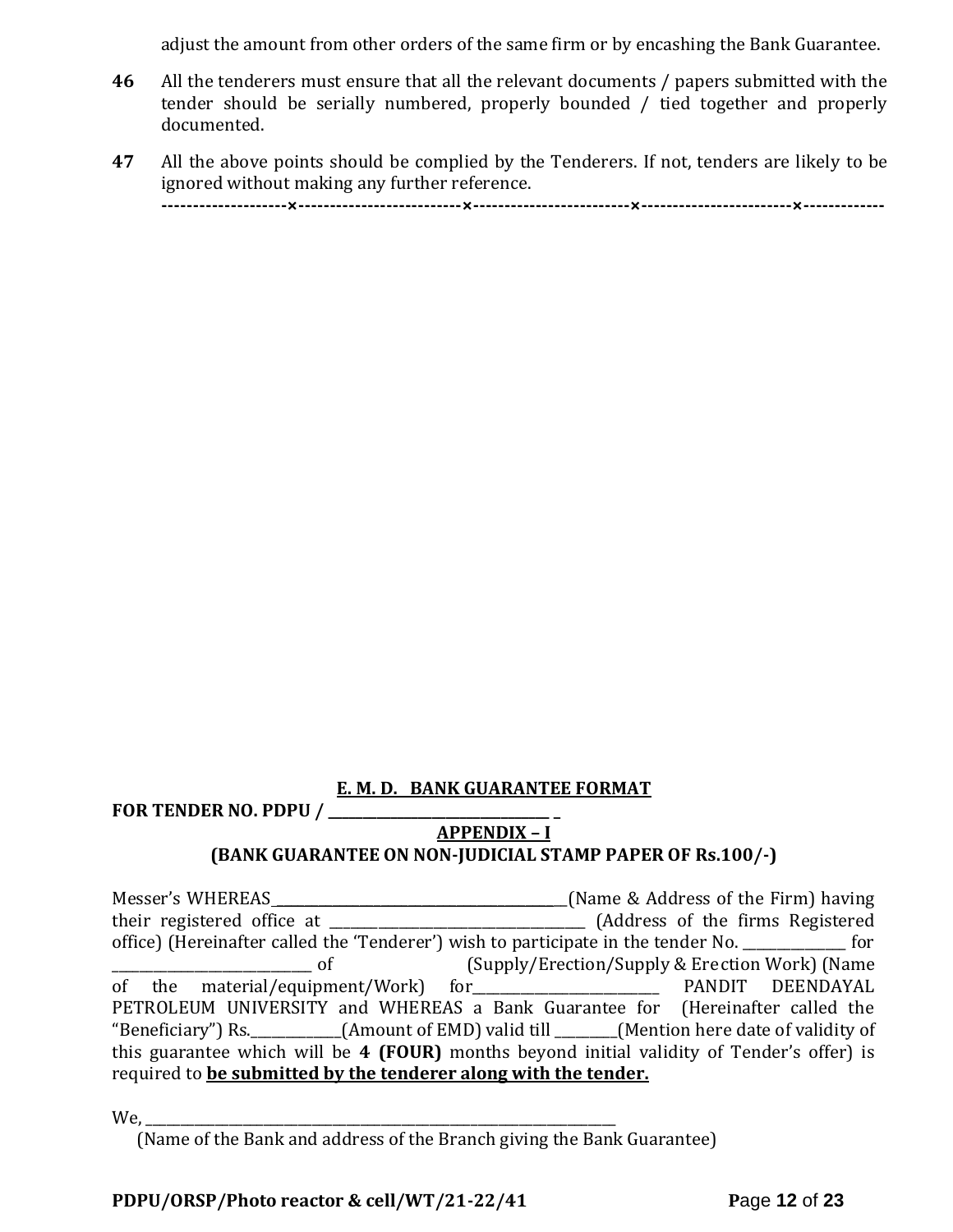having our registered office at \_\_\_\_\_\_\_\_\_\_\_\_\_\_\_\_\_\_\_\_\_\_(Address of Bank's registered office) hereby give this Bank Guarantee No.\_\_\_\_\_\_\_\_\_\_\_\_\_\_\_\_ dated \_\_\_\_\_\_\_\_\_ and hereby agree unequivocally and Unconditionally to pay within 48 hours on demand in writing from the PANDIT DEENDAYAL PETROLEUM UNIVERSITY or any officer authorized by it in this behalf any amount not exceeding Rs. \_\_\_\_\_\_\_\_\_\_\_\_\_(Amount of E.M.D.), (Rupees\_ \_\_\_\_\_\_\_\_\_\_\_\_\_\_\_\_\_(In words) to the said PANDIT DEENDAYAL PETROLEUM UNIVERSITY on behalf of the Tenderer.

We\_\_\_\_\_\_\_\_\_\_\_\_\_\_\_\_\_\_\_\_\_\_\_\_\_\_\_\_\_\_\_(Name of the Bank) also agree that withdrawal of the tender or part thereof by the tenderer within its validity or Non submission of Security Deposit by the Tenderer within one month from the date tender or a part thereof has been accepted by the PANDIT DEENDAYAL PETROLEUM UNIVERSITY would constitute a default on the part of the Tenderer and that this Bank Guarantee is liable to be invoked and encashed within its validity by the Beneficiary in case of any occurrence of a default on the part of the Tenderer and that the encashed amount is liable to be forfeited by the Beneficiary.

This agreement shall be valid and binding on this Bank upto and inclusive of \_\_\_\_\_\_\_\_\_\_\_\_\_\_\_\_\_\_\_\_(Mention here the date of validity of Bank) and shall not be terminable by notice or by Guarantee) change in the constitution of the Bank or the firm of Tenderer Or by any reason whatsoever and our liability hereunder shall not be impaired or discharged by any extension of time or variations or alternations made, given, conceded with or without our knowledge or consent by or between the tenderer and the PDPU.

NOT WITH STANDING anything contained hereinbefore our liability under this guarantee is restricted to Rs.\_\_\_\_\_\_\_\_\_\_\_(Amt. of E.M.D.) (Rupees \_\_\_\_\_\_\_\_\_\_\_\_\_\_\_\_\_\_\_\_\_\_\_\_\_\_\_\_\_\_\_\_\_\_\_\_\_) (In words). Our Guarantee shall remain in force till [Date of validity of the Guarantee). Place: Date:

Please Mention here Complete Postal Address of the Bank with Branch Code, Telephone and Fax Nos.

SIGNATURE OF THE BANK'S AUTHORISED SIGNATORY WITH OFFICIAL SEAL

#### **ON STAMP PAPER OF RS.100/-**

#### **FORM OF BANKER'S UNDERTAKING**

# **[For Performance Guarantees (PG) as per clause no.8 of commercial terms and conditions]**

We, Bank of\_\_\_\_\_\_\_\_\_\_\_\_\_\_\_\_\_\_\_\_\_\_\_\_\_\_\_\_\_\_\_\_\_\_\_hereby agree unequivocally and unconditionally to pay within 48 hours on demand in writing from the **PANDIT DEENDAYAL PETROLEUM UNIVERSITY**. or any Officer authorized by it in this behalf any amount up to and not exceeding Rs.\_\_\_\_\_\_\_\_\_\_\_\_\_\_ (in words) Rupees\_\_\_\_\_\_\_\_\_\_\_\_\_\_\_\_\_\_\_\_\_\_\_\_\_

\_\_\_\_\_\_\_\_\_\_\_\_\_\_\_\_\_\_\_\_\_\_\_\_\_\_\_\_\_\_\_ to the said **PANDIT DEENDAYAL PETROLEUM UNIVERSITY** on behalf on  $M/s$ .

who have entered into a contract for the supply/works specified below:

P.O. (A/T) No.\_\_\_\_\_\_\_\_\_\_\_\_\_\_\_\_\_\_\_\_\_\_\_\_\_\_dated\_\_\_\_\_\_\_\_\_.

This agreement shall be valid and binding on this Bank upto and inclusive of and shall not be terminable by notice or by change in the constitution of the Bank or the firm of

**PDPU/ORSP/Photo reactor & cell/WT/21-22/41 P**age **13** of **23**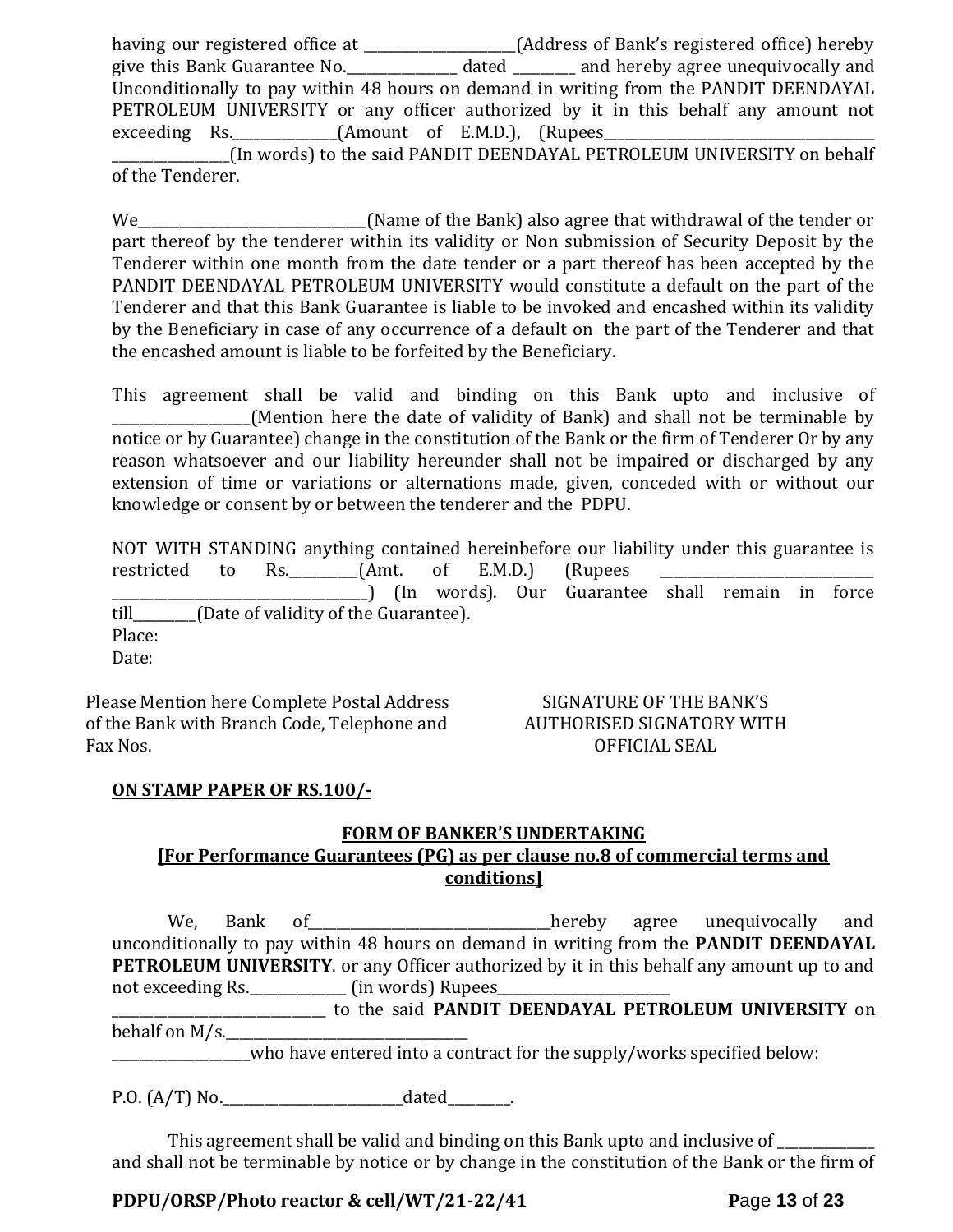Contractors / Suppliers or by any other reasons whatsoever and our liability hereunder shall not be impaired or discharged by any extension of time or variations or alterations made, given conceded or agreed, with or without our knowledge or consent, by or between parties to the said within written contract.

| "NOTWITHSTANDING" anything contained herein before our liability under this guarantee is |  |  |  |  |  |
|------------------------------------------------------------------------------------------|--|--|--|--|--|
| restricted to Rs.                                                                        |  |  |  |  |  |

(Rupees\_\_\_\_\_\_\_\_\_\_\_\_\_\_\_\_\_\_\_\_\_\_\_\_\_\_\_\_\_\_\_\_\_\_\_\_\_\_\_\_\_\_\_\_\_ only). Our guarantee shall remain in force until  $\mathcal{L}=\mathcal{L}$ 

Place: Date:

| Please Mention here Complete Postal   | SIGNATURE OF THE BANK'S            |
|---------------------------------------|------------------------------------|
| Address of the Bank with Branch Code, | AUTHORISED SIGNATORY WITH OFFICIAL |
| Telephone and Fax Nos.                | ROUND SEAL                         |

## **ANNEXURE – 1**

**I / WE, confirm that following documents are attached with the technical bid of the offer and should be placed as a First page of offer.**

| Sr.<br><b>No</b> | <b>Details</b>                              | <b>Confirmation</b><br>(Tick $\sqrt{$ any one) |
|------------------|---------------------------------------------|------------------------------------------------|
| $\mathbf{1}$     | Firm's details as per "Annexure -2"         | YES / NO                                       |
| 2                | "Annexure -3"                               | YES / NO                                       |
| 3                | Delivery schedule as per "Annexure-4"       | YES / NO                                       |
| $\boldsymbol{4}$ | Past experience details as per "Annexure-7" | YES / NO                                       |

**PDPU/ORSP/Photo reactor & cell/WT/21-22/41 P**age **14** of **23**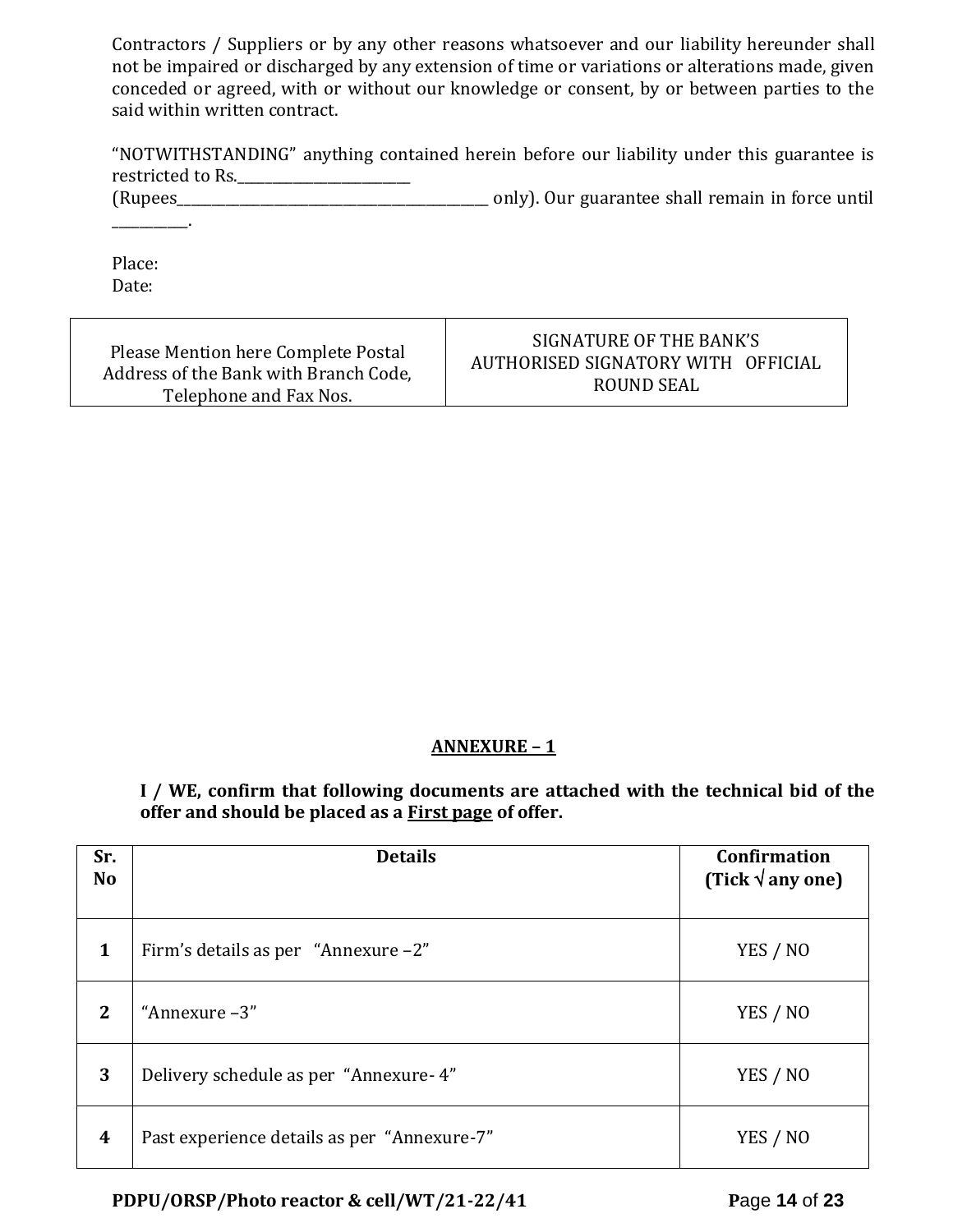| 5 | PDPU technical specification duly signed and with seal of firm. | YES / NO |
|---|-----------------------------------------------------------------|----------|
| 6 | Undertaking-"Annexure-5"                                        | YES / NO |
| 7 | Technical & Commercial Deviation- "Annexure-6"                  | YES / NO |
| 8 | Experience Certificate-"Annexure-7"                             | YES / NO |
| 9 | Conformation of Tender Condition-"Annexure-8"                   | YES / NO |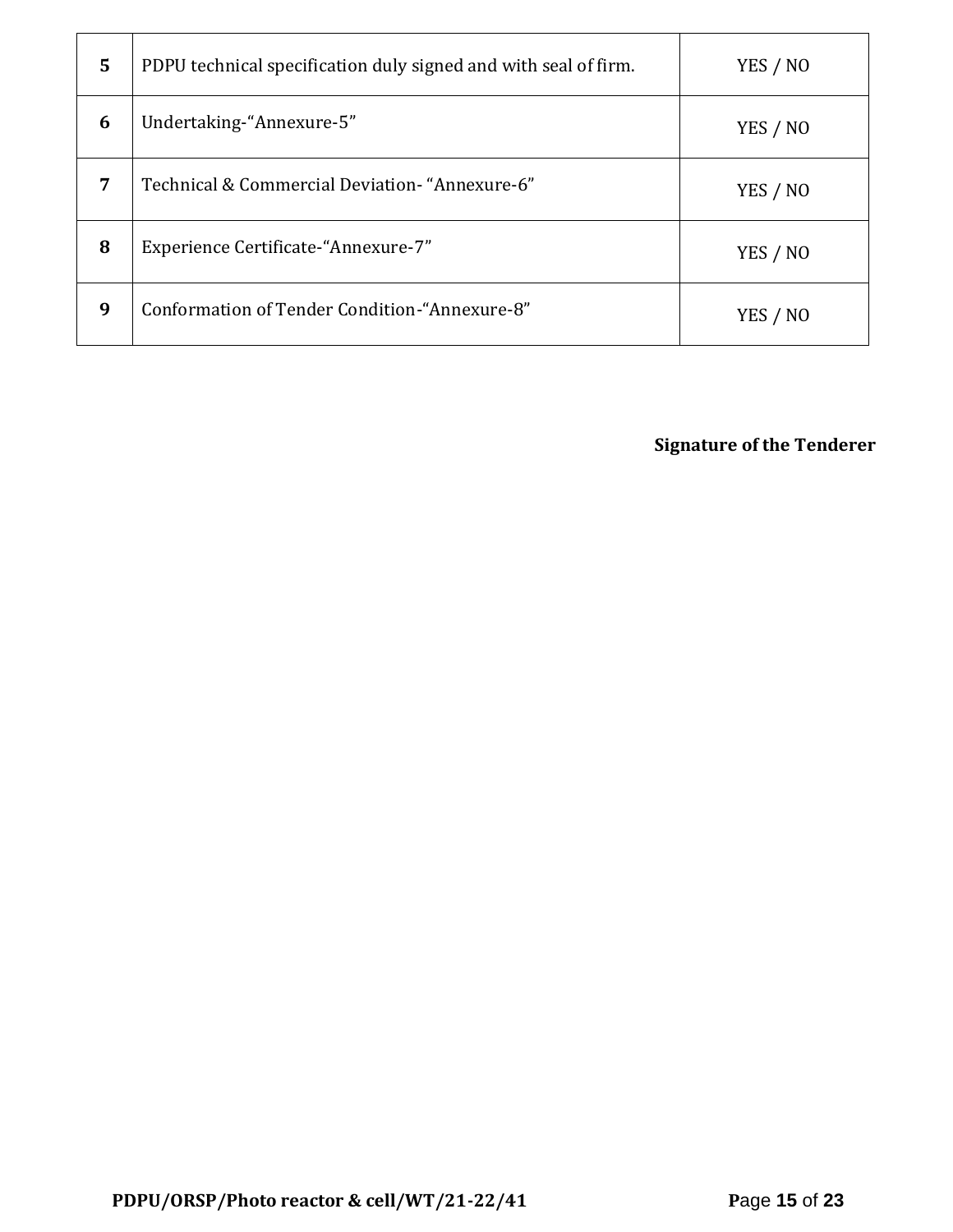#### ANNEXURE - 2 DETAILS OF THE FIRM

Tenderer shall provide all the details in this form and shall be placed as a **Second Page** of the bid.

| <b>Supplier Name</b>                                                              |                      |                                |  |                                  |          |  |
|-----------------------------------------------------------------------------------|----------------------|--------------------------------|--|----------------------------------|----------|--|
| Within Gujarat / Outside Gujarat                                                  |                      |                                |  |                                  |          |  |
| Pvt. Firm / Public Ltd. / State Govt. Under<br>taking / Central Govt. undertaking |                      | (Indicate the relevant status) |  |                                  |          |  |
| GST No. and GST Date                                                              |                      |                                |  |                                  |          |  |
| CST No. and CST Date                                                              |                      |                                |  |                                  |          |  |
| Excise No. and Excise Date                                                        |                      |                                |  |                                  |          |  |
| Financial Turnover for Past 3 Years (Rupees<br>in Lacs $(105)$                    |                      | 1st Year                       |  | 2 <sup>nd</sup> Year             | 3rd Year |  |
| Custom No. and Date (If applicable)                                               |                      |                                |  |                                  |          |  |
| Address of                                                                        | Registered<br>Office | Factory / Works                |  | <b>Authorized Representative</b> |          |  |
| Contact person name                                                               |                      |                                |  |                                  |          |  |
| Designation                                                                       |                      |                                |  |                                  |          |  |
| Address                                                                           |                      |                                |  |                                  |          |  |
| City & Pin code                                                                   |                      |                                |  |                                  |          |  |
| State                                                                             |                      |                                |  |                                  |          |  |
| Country                                                                           |                      |                                |  |                                  |          |  |
| Phone Nos.(Off.)                                                                  |                      |                                |  |                                  |          |  |
| Phone Nos.(Res.)                                                                  |                      |                                |  |                                  |          |  |
| Fax Nos.                                                                          |                      |                                |  |                                  |          |  |
| STD Code.                                                                         |                      |                                |  |                                  |          |  |
| Mobile No.                                                                        |                      |                                |  |                                  |          |  |
| Web site address                                                                  |                      |                                |  |                                  |          |  |
| Email-id                                                                          |                      |                                |  |                                  |          |  |
| Specimen signature                                                                |                      |                                |  |                                  |          |  |

**Signature of the Tenderer**

#### **ANNEXURE-3**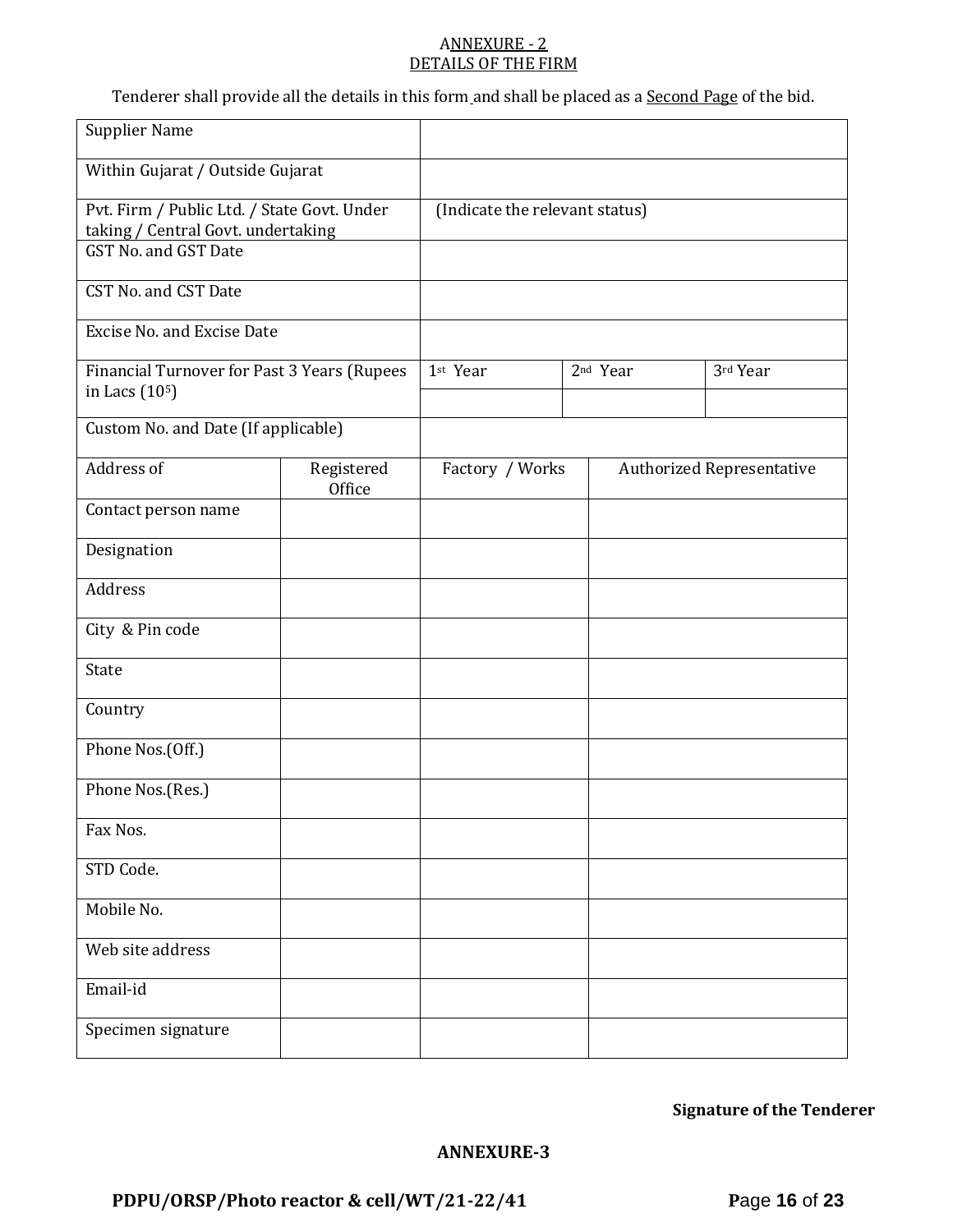Tenderer shall fill up following details and shall be **Third page** of the Technical Bid

| $\mathbf{1}$   | PRICES: [FIRM ONLY]<br>(Please Specify YES / NO.)                                                                                    |               |
|----------------|--------------------------------------------------------------------------------------------------------------------------------------|---------------|
| $\overline{2}$ | <b>EXCISE DUTY: [SINGLE SLAB ONLY]</b><br>(Please Specify INCUSIVE / EXCLUSIVE /<br>EXEMPTED)                                        | $\frac{0}{0}$ |
| 3              | <b>GST: [IN PERCENTAGE]</b><br>(Please Specify INCUSIVE / EXCLUSIVE /<br>EXEMPTED)<br>Please quote your GST Registration No. & Date. | $\frac{0}{0}$ |
| 4              | <b>PENALTY TERMS AGREED:</b><br>(Please Specify YES / NO.)                                                                           |               |
| 5              | PERFORMANCE GUARANTEE TO COVER EXECUTION<br>PERIOD (SECURITY) TERMS : AGREED: (Cl.no.8)<br>(Please Specify YES / NO.)                |               |
| 6              | PERFORMANCE GUARNTEE TO COVER WARRANTY<br>PERIOD TERMS AGREED: (Wherever<br>applicable): (Please Specify YES / NO.)                  |               |
| $\overline{7}$ | <b>VALIDITY OF THE OFFER AGREED:</b><br>(Please Specify YES / NO.)                                                                   |               |
| 8              | PAYMENT TERMS AGREED:<br>(Please Specify YES / NO.)                                                                                  |               |
| 9              | ITEMS OFFERED : (Yes/No)                                                                                                             |               |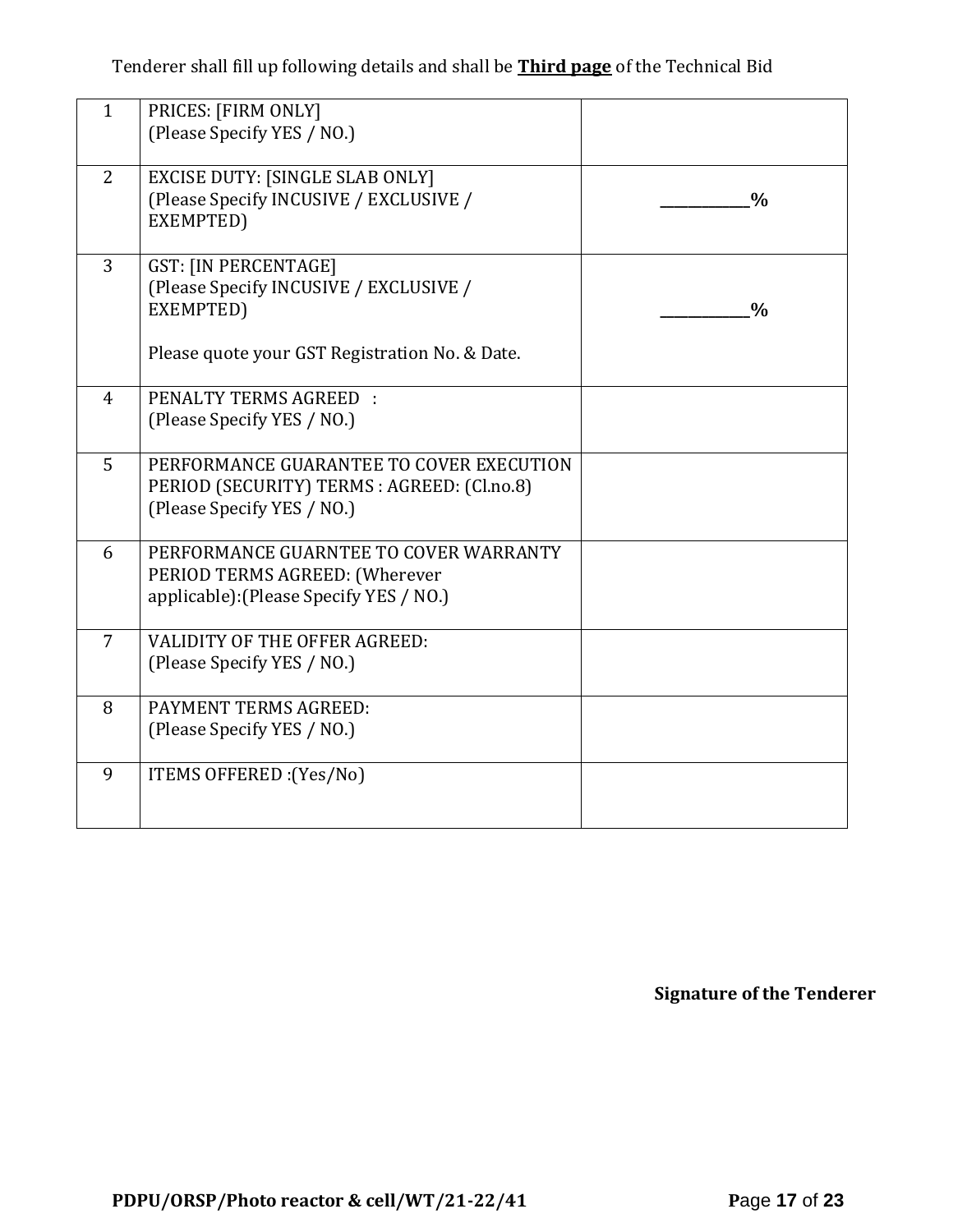## **ANNEXURE – 4**

| Details of the Items and Qty. offered as a Fourth Page of offer. |  |  |
|------------------------------------------------------------------|--|--|
|                                                                  |  |  |

| Sr. | Details of the Items / Equipments | Quantity       | Status:               |
|-----|-----------------------------------|----------------|-----------------------|
| No. | <b>Offered</b>                    | <b>Offered</b> | Supplier/Manufacturer |
|     |                                   |                |                       |
|     |                                   |                |                       |
|     |                                   |                |                       |
|     |                                   |                |                       |
|     |                                   |                |                       |
|     |                                   |                |                       |
|     |                                   |                |                       |
|     |                                   |                |                       |
|     |                                   |                |                       |
|     |                                   |                |                       |
|     |                                   |                |                       |
|     |                                   |                |                       |
|     |                                   |                |                       |
|     |                                   |                |                       |
|     |                                   |                |                       |
|     |                                   |                |                       |
|     |                                   |                |                       |
|     |                                   |                |                       |
|     |                                   |                |                       |
|     |                                   |                |                       |
|     |                                   |                |                       |
|     |                                   |                |                       |
|     |                                   |                |                       |
|     |                                   |                |                       |
|     |                                   |                |                       |
|     |                                   |                |                       |
|     |                                   |                |                       |
|     |                                   |                |                       |
|     |                                   |                |                       |
|     |                                   |                |                       |
|     |                                   |                |                       |
|     |                                   |                |                       |
|     |                                   |                |                       |
|     |                                   |                |                       |
|     |                                   |                |                       |
|     |                                   |                |                       |
|     |                                   |                |                       |
|     |                                   |                |                       |
|     |                                   |                |                       |
|     |                                   |                |                       |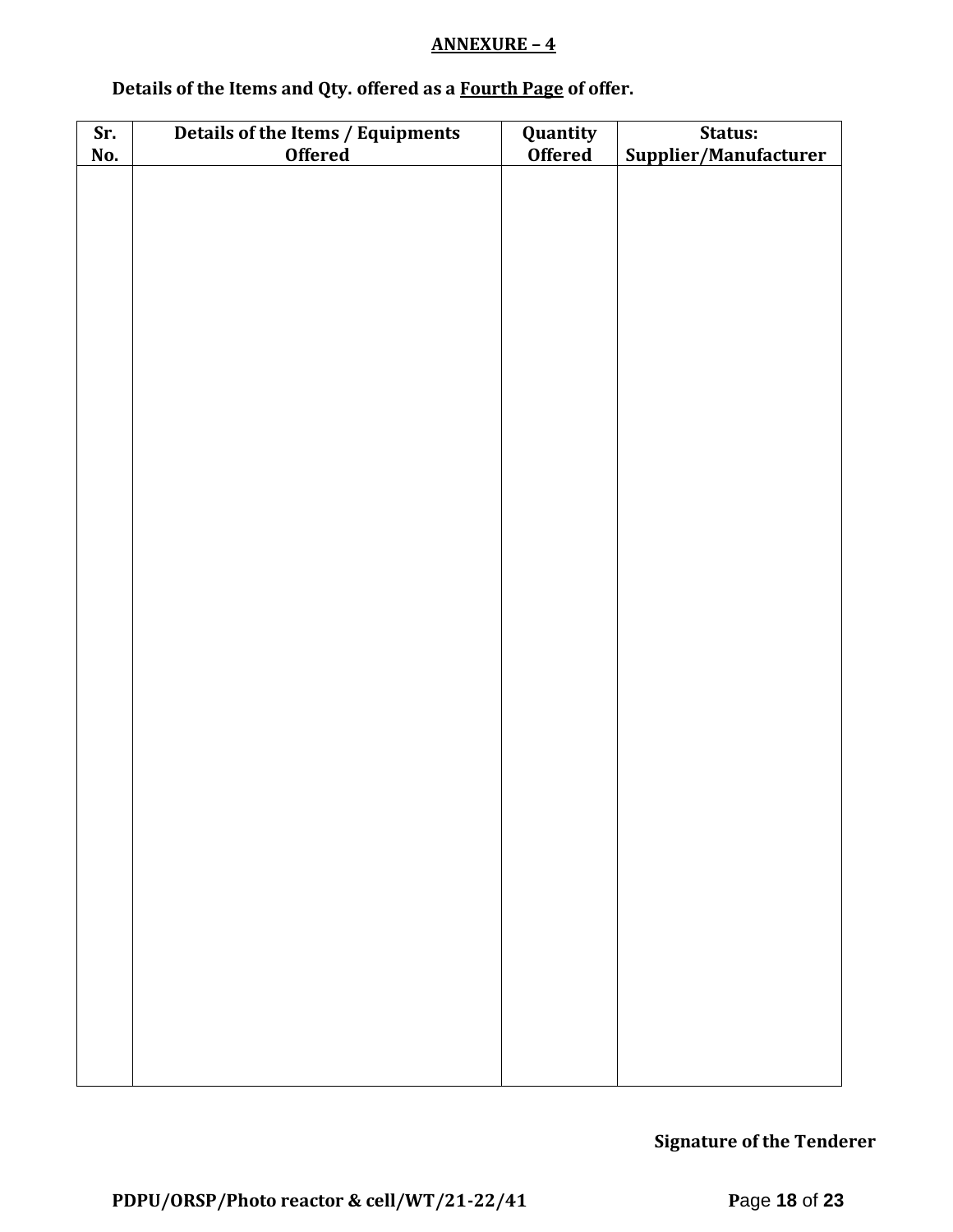#### **ANNEXURE – 5**

# **(UNDERTAKING IN REGARD TO STOP DEAL / BLACK LIST THEREOF) and should be placed as a Fifth page of offer**.

**Sub: Undertaking in regard to Stop Deal / Black List Thereof.**

**Ref: Tender No. PDPU / \_\_\_\_\_\_\_\_\_\_\_\_\_\_\_\_\_\_\_\_\_\_\_\_.** …….

All bidders will have to furnish the following undertaking duly filled in, signed and stamped for each quoted item of the tender along with the Technical Bid.

-----------------------------------------------------------------------------------------

| $I$ / We                    |                                                 |
|-----------------------------|-------------------------------------------------|
| Authorized signatory of M/S | here by certify that $M/S$                      |
|                             | is not stop deal / black listed by PDPU for the |
| tendered item.              |                                                 |

Seal of the Firm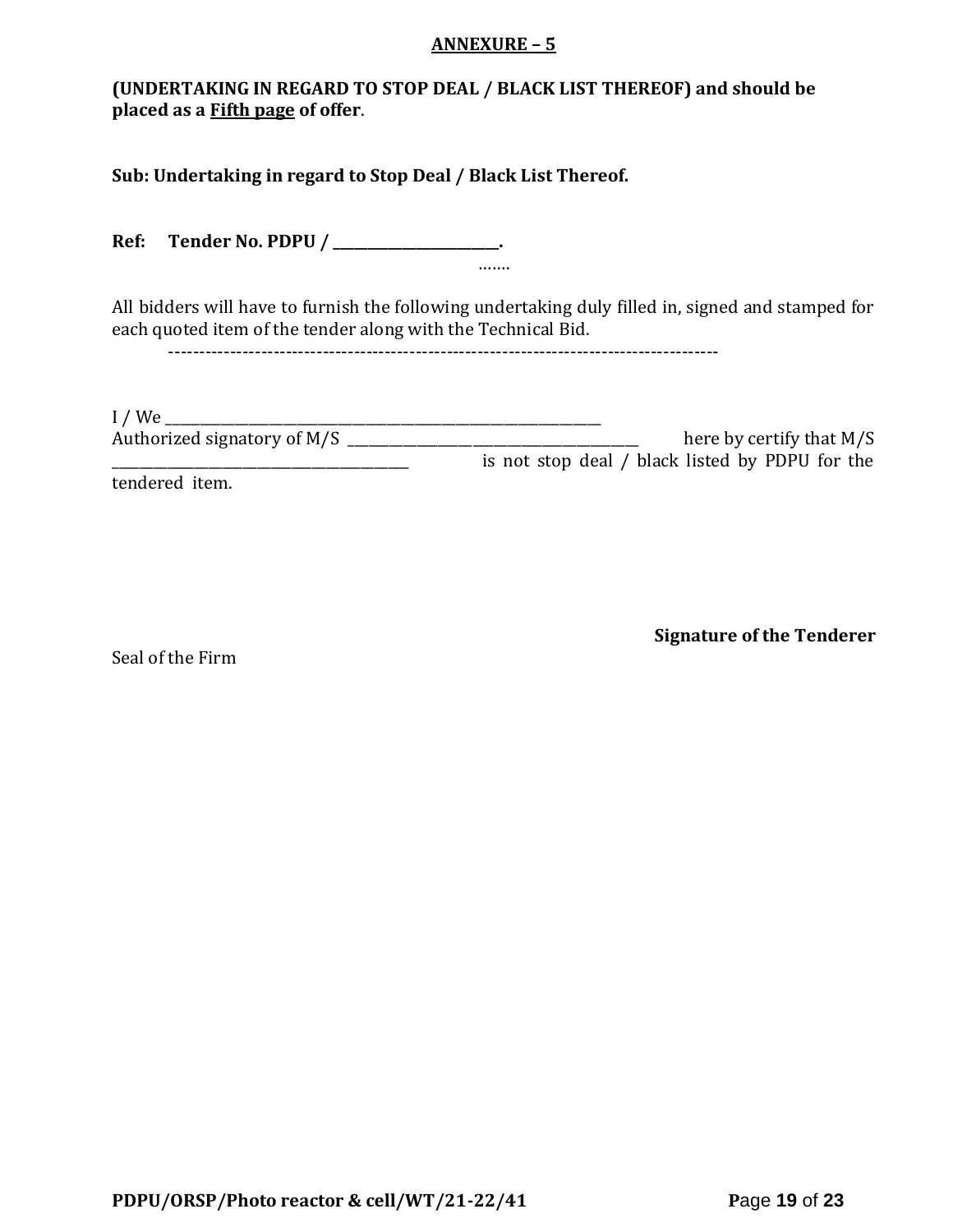#### **ANNEXURE – 6 TECHNICAL AND COMMERCIAL DEVIATIONS IF ANY TO BE FURNISHED IN THIS ANNEXURE ONLY AND TO BE SUBMITTED WITH TECHNICAL BID.**

We confirm that the product offered under this tender complies with all the Technical Specifications, except the deviations mentioned above. We also confirm that there are no commercial deviations other than mentioned above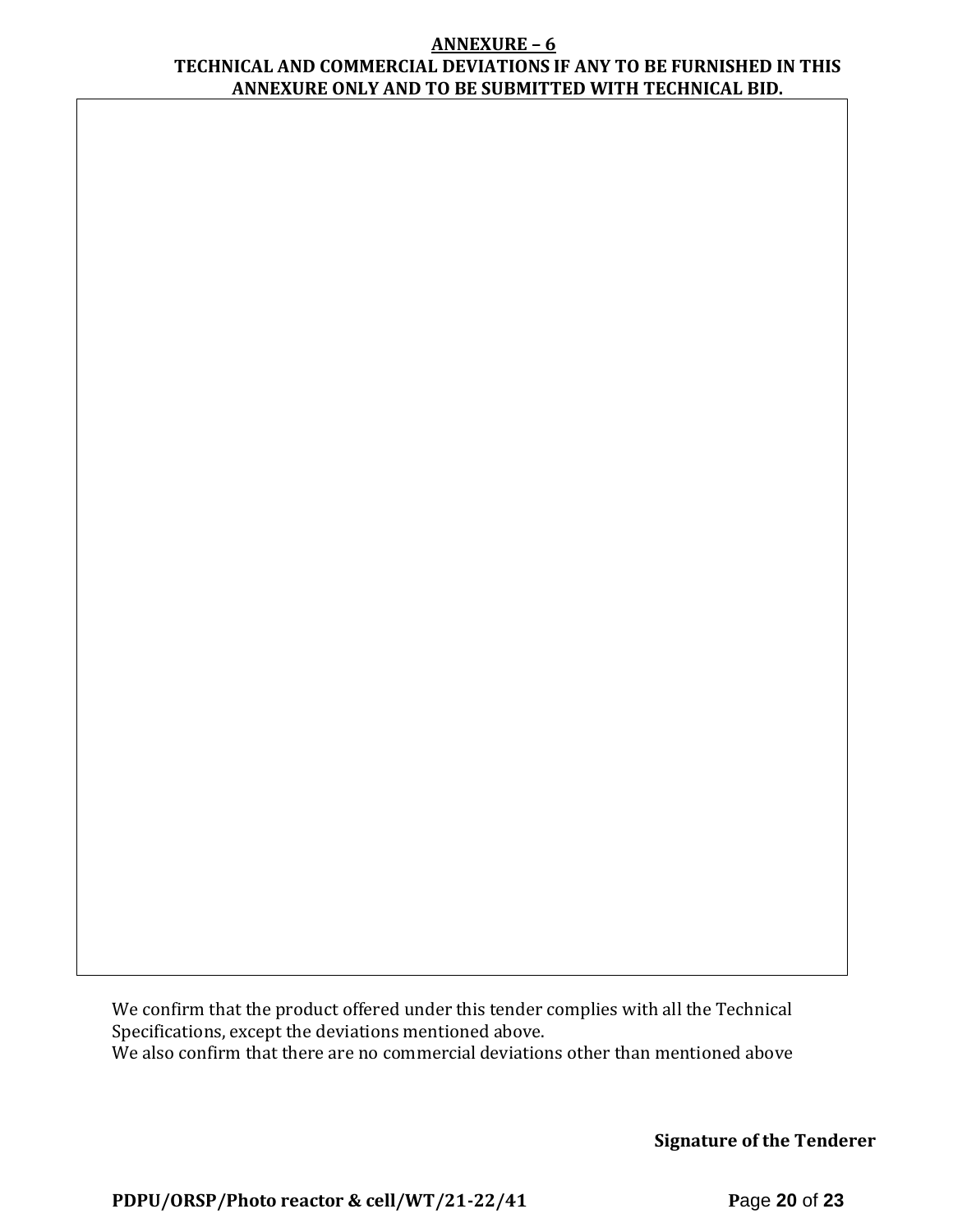#### **ANNEXURE- 7**

### **DETAILS OF THE EXPERIENCE FOR SUPPLY OF SIMILAR TYPE OF ITEMS IN LAST THREE YEARS FROM THE DUE DATE OF TENDER:**

| Sr.<br><b>No</b> | <b>ITEMS</b><br><b>SUPPLIED TO</b> | <b>ORDER</b><br><b>REFERENCE</b><br><b>No. &amp; DATE</b> | <b>ITEMS</b> | Qty. | <b>ORDER</b><br><b>FULLY</b><br><b>EXECUTED.</b><br>YES/NO | <b>STATUS, IF</b><br><b>ORDER UNDER</b><br><b>EXECUTION</b> | <b>REMARKS</b> |
|------------------|------------------------------------|-----------------------------------------------------------|--------------|------|------------------------------------------------------------|-------------------------------------------------------------|----------------|
| 1)               |                                    |                                                           |              |      |                                                            |                                                             |                |
| 2)               |                                    |                                                           |              |      |                                                            |                                                             |                |
| 3)               |                                    |                                                           |              |      |                                                            |                                                             |                |
| 4)               |                                    |                                                           |              |      |                                                            |                                                             |                |
| 5)               |                                    |                                                           |              |      |                                                            |                                                             |                |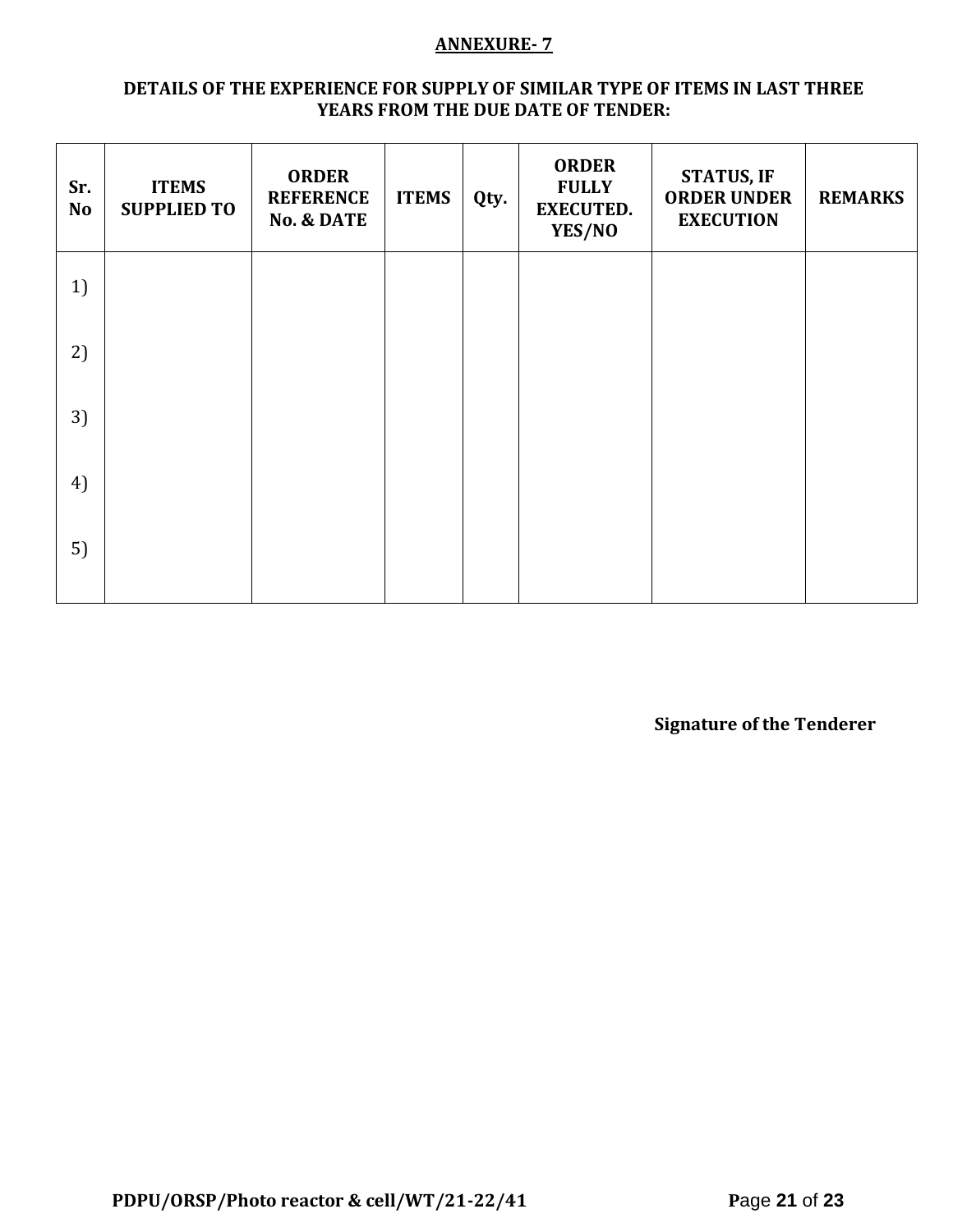## **ANNEXURE – 8**

Subject: Supply of \_\_\_\_\_\_\_\_\_\_\_\_\_\_\_\_\_\_\_\_\_\_\_\_\_\_\_\_\_\_\_\_\_\_\_\_\_\_

Reference: Tender enquiry No. PDPU/ / Due on date: / / 200.

In connection with the above subject and reference I/ We confirm the following:

- 1. I / We, the undersigned have read and examined the Tender Specifications and commercial terms and conditions of tender under reference.
- 2. I / We, declare that our Technical Bid is strictly in line with the Tender specifications (except the deviations shown in Annexure No.7.
- 3. Further, I / We also agree that additional conditions / deviations, if any, found in the Commercial terms & conditions (except mentioned in the Annexure-7), our offer shall be outrightly rejected without assigning any reason thereof.

Seal of the Firm **Signature of the Authorised Representatives of the firm**

Date:

Name:

Status:

Name of the Tendering Firm / Agency: